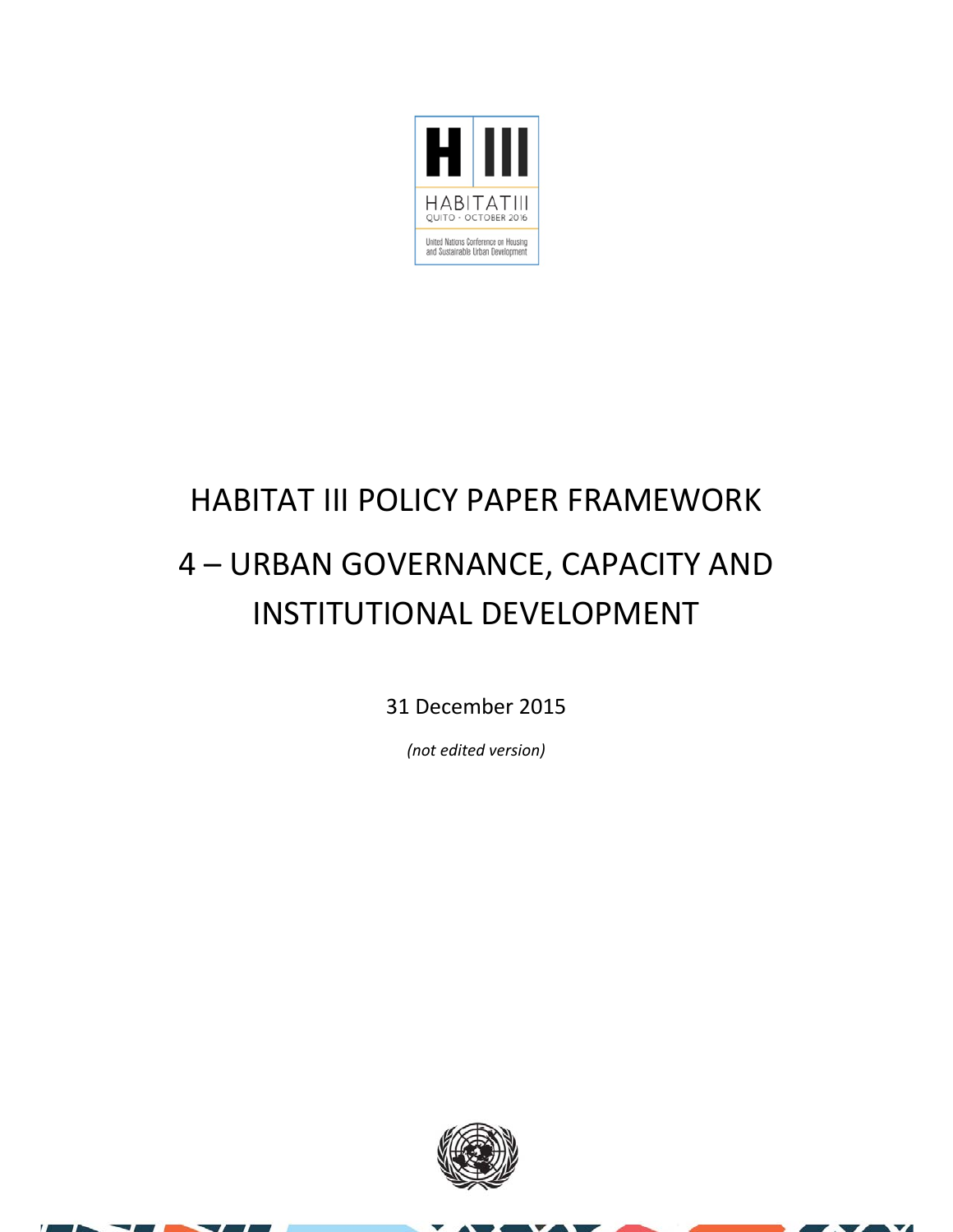

*This Habitat III Policy Paper Framework has been prepared by the Habitat III Policy Unit 4 members and submitted by 31 December 2015. It has followed the Habitat III Policy Paper Framework template provided by the Habitat III Secretariat to all Habitat III Policy Units<sup>1</sup> .* 

*Habitat III Policy Units are co‐led by two international organizations and composed by a maximum of 20 experts each, bringing together individual experts from a variety of fields, including academia, government, civil society and other regional and international bodies.* 

*The composition of the Policy Unit 4 can be consulted at www.habitat3.org* 

<sup>1.</sup> Note by the Secretariat: In specific cases slightly changes to the Habitat III Policy Paper Framework template have been accepted such as addition of executive summaries, introductions, bibliography, etc. However all frameworks have been adapted to the three basic expected accomplishments: challenges, priorities and implementation. The Habitat III Policy Paper Framework template can be consulted at: www.habitat3.org



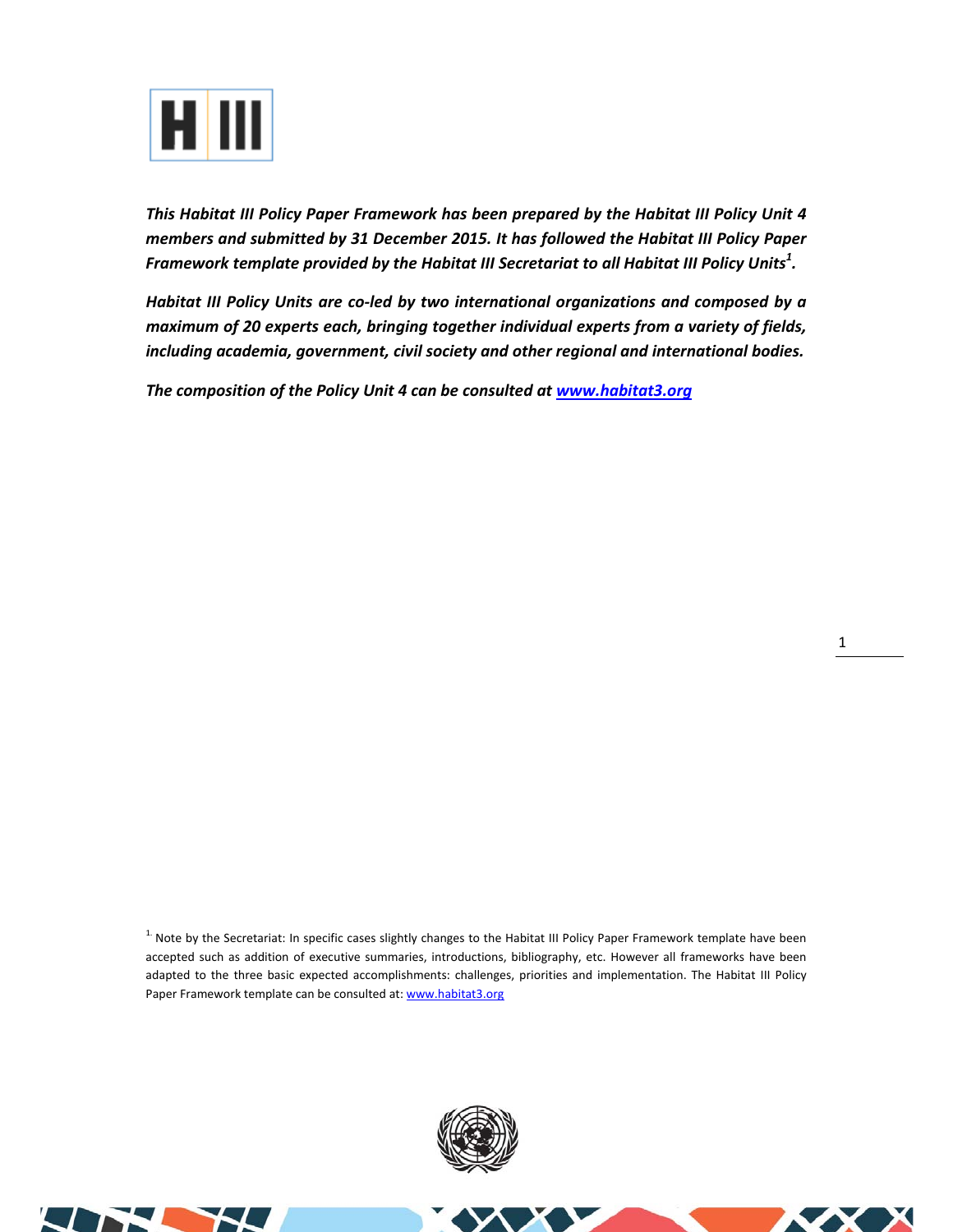

### **Preamble**

*The first meeting of Policy Unit 4 agreed to outline overall assumptions and principles to be taken into account when reading and interpreting the submission made in the formal framework document.* 

### **1. A universal Agenda**

The outcome of Habitat III, the New Urban Agenda, should be universal and serve as a reference equally for the global North and South.

### **2. An Agenda mindful of diversity**

Policy recommendations and solutions will need to be understood and applied taking into account a range of different realities, cultures and contexts. There will be no one-size-fits-all approach.

### **3. Holistic approach**

Local government is the best sphere of government to ensure cross-sectoral integration. Sectoral approaches need to be avoided as much as possible and we need to ensure that the outcome document of Habitat III encourages a holistic approach to agenda making and the seeking of solutions.

### **4. Proximity and flexibility**

Building on the flexibility and proximity inherent to local governments will be key. We should avoid approaching local and regional governments as a smaller version of national governments.

### **5. A territorial Agenda**

The New Urban Agenda is not just about big cities or megacities. It is about a territorial and population flow approach to building livelihoods and citizenship. Urban governance is the primary environment for addressing this complex challenge of place-making.

### **6. Intertwined and key contribution to other policy processes**

The commitment and ownership of local actors to the 2030 Agenda and the climate agreement are clear examples of the opportunities created for the Habitat III agenda to unlock the transformative potential of urbanisation.

### **7. Adequate funding and capacity**

Financial and capacity-building resources will need to be put to the service of the implementation of this agenda.

### **8. A political, transformative and action oriented agenda**

While the Habitat III process gives unparalleled opportunities for implementing many of the SDGs it should not be seen as an implementation agenda only. It should be seen as a political agenda for action that could imply renewal of monitoring and governance mechanisms internationally, encouraging renewed partnerships among governments and civil society at all levels and the strengthening of existing platforms for knowledge‐sharing and exchange.





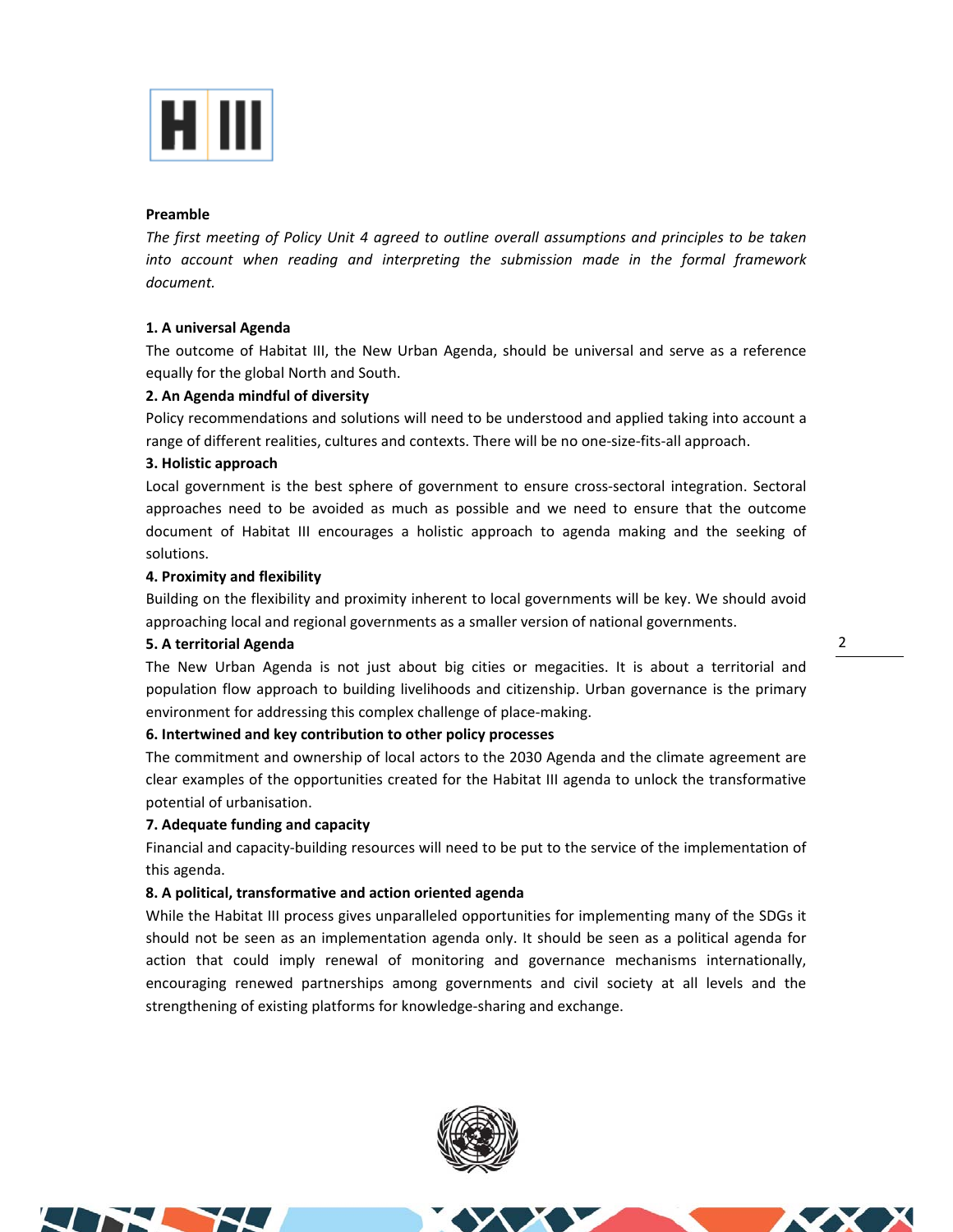

| 1. Challenges: Identify challenges, including structural and policy constraints |                                                                                                                                                                                                                                                                                                                                                                                                                                                                                                                                                                                                                                                                                                                                                                                                                                                                                                                                                                                                                                                                                                                                                                                                                                                                                                                                                                                                                                                                                                                                                                                                                                                                                                                                                                                                                                                                                                                                                 |  |  |
|---------------------------------------------------------------------------------|-------------------------------------------------------------------------------------------------------------------------------------------------------------------------------------------------------------------------------------------------------------------------------------------------------------------------------------------------------------------------------------------------------------------------------------------------------------------------------------------------------------------------------------------------------------------------------------------------------------------------------------------------------------------------------------------------------------------------------------------------------------------------------------------------------------------------------------------------------------------------------------------------------------------------------------------------------------------------------------------------------------------------------------------------------------------------------------------------------------------------------------------------------------------------------------------------------------------------------------------------------------------------------------------------------------------------------------------------------------------------------------------------------------------------------------------------------------------------------------------------------------------------------------------------------------------------------------------------------------------------------------------------------------------------------------------------------------------------------------------------------------------------------------------------------------------------------------------------------------------------------------------------------------------------------------------------|--|--|
| a. Review of the<br>Habitat III issues<br>papers                                | Multi-level governance:<br>Multi-level governance is treated here as a general concept for governance processes involving state and non-state actors evident both<br>between and within governmental levels.<br>Multi-level governance should be based on the recognition of the different spheres of government (local, city, metropolitan,<br>regional, state/provincial and national and principles of subsidiarity and effective decentralisation (respect for local self-<br>government, clear share of responsibilities, powers and resources).<br>Multi-level governance should be based on a balanced multi-stakeholder involvement aimed at the protection of public goods.<br>$\overline{\phantom{a}}$<br>Multi-level governance needs both vertical coordination (to cooperate with other governance spheres) and horizontal<br>$\overline{\phantom{a}}$<br>coordination (to cooperate (1) with other cities and to network with other cities and (2) to coordinate between policy sectors<br>and departments).<br>Multi-level governance needs to take into account territorial cohesion to reduce inequalities between regions (e.g. poverty,<br>$\overline{\phantom{a}}$<br>demographic issues, infrastructure, etc.).<br>Multi-level governance needs to implement good quality laws rooted in a system of accountability and transparency.<br>$\overline{a}$<br>Participation and equity:<br>There is a need to confront the lack of recognition that participation is necessary.<br>There is a need to include groups of stakeholders that have been typically side-lined in the decision-making process.<br>Limited access to information, transparency and comprehensive communication strategies have presented a major challenge to<br>participation and equity.<br>Lack of inclusion and participation of women, youth and minorities in local government decision-making processes remains a<br>$\overline{\phantom{a}}$ |  |  |
|                                                                                 | persistent challenge.                                                                                                                                                                                                                                                                                                                                                                                                                                                                                                                                                                                                                                                                                                                                                                                                                                                                                                                                                                                                                                                                                                                                                                                                                                                                                                                                                                                                                                                                                                                                                                                                                                                                                                                                                                                                                                                                                                                           |  |  |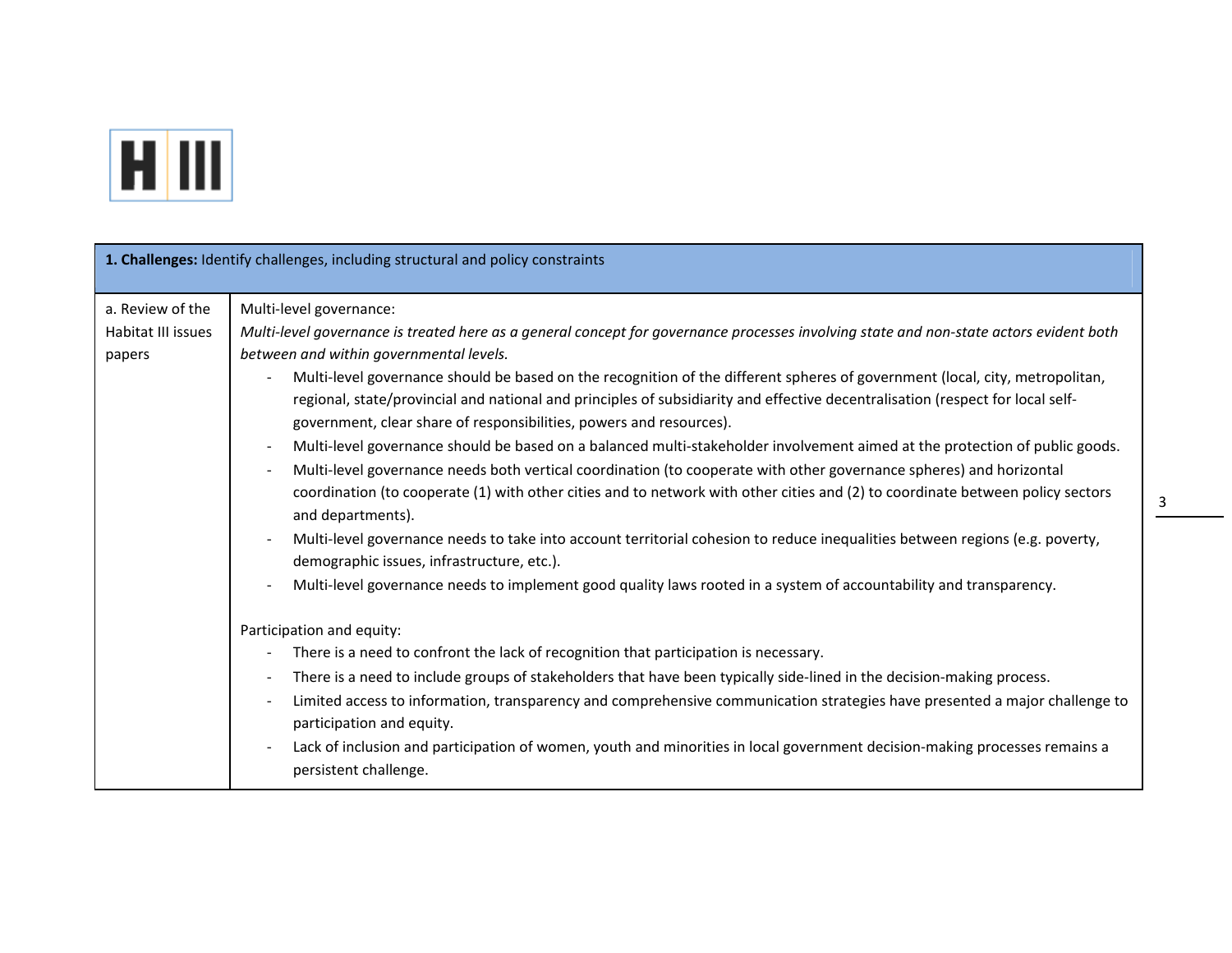# **FIII**

| Limited use of SMART technologies for innovative public management, participation and accountability continues to constrain                                          |
|----------------------------------------------------------------------------------------------------------------------------------------------------------------------|
| participation and equity.                                                                                                                                            |
| The potential of civil society capacity and innovation is often left unexploited.                                                                                    |
| There is a crucial question of how to reduce inequalities.                                                                                                           |
| Obtaining strong and democratic local leadership is a key challenge.                                                                                                 |
| There is the question of how to counterbalance the limited capacity of local governments to act alone.                                                               |
| There is the question of how to create effective mechanisms for co-production.                                                                                       |
| Metropolitan governance:                                                                                                                                             |
| Fragmented governance is a persistent challenge.                                                                                                                     |
| Inclusion is compromised and regional income and service level inequalities result in missed opportunities for service provision.                                    |
| Efficiency and competitiveness are compromised.                                                                                                                      |
| Externalities associated with metropolitan governance are often not addressed.                                                                                       |
| Enhanced urban-rural collaboration is a vital challenge for metropolitan governance.                                                                                 |
| Capacity-building:                                                                                                                                                   |
| Decentralisation policies have provided increased authority and resources to local governments, but there is still a gap between                                     |
| the responsibilities allocated to local governments and their capacities to generate local revenue.                                                                  |
| There is an urgent need for initiatives to strengthen capacities of all local stakeholders (local government, civil society, business                                |
| community) to improve urban governance and participatory processes.                                                                                                  |
| Capacity-building relating to performance monitoring, transparent budgets, public asset management, public reporting and                                             |
| access to information for citizens is vital for responsible leadership. Enhanced governing capacities also rely on improved data<br>gathering and data distribution. |
| Intermediary cities are unique and require specific capacity-building approaches that take local realities into account.                                             |
| There is a need to promote city-to-city cooperation as a collaborative and peer-to-peer exchange between cities, administrative                                      |
|                                                                                                                                                                      |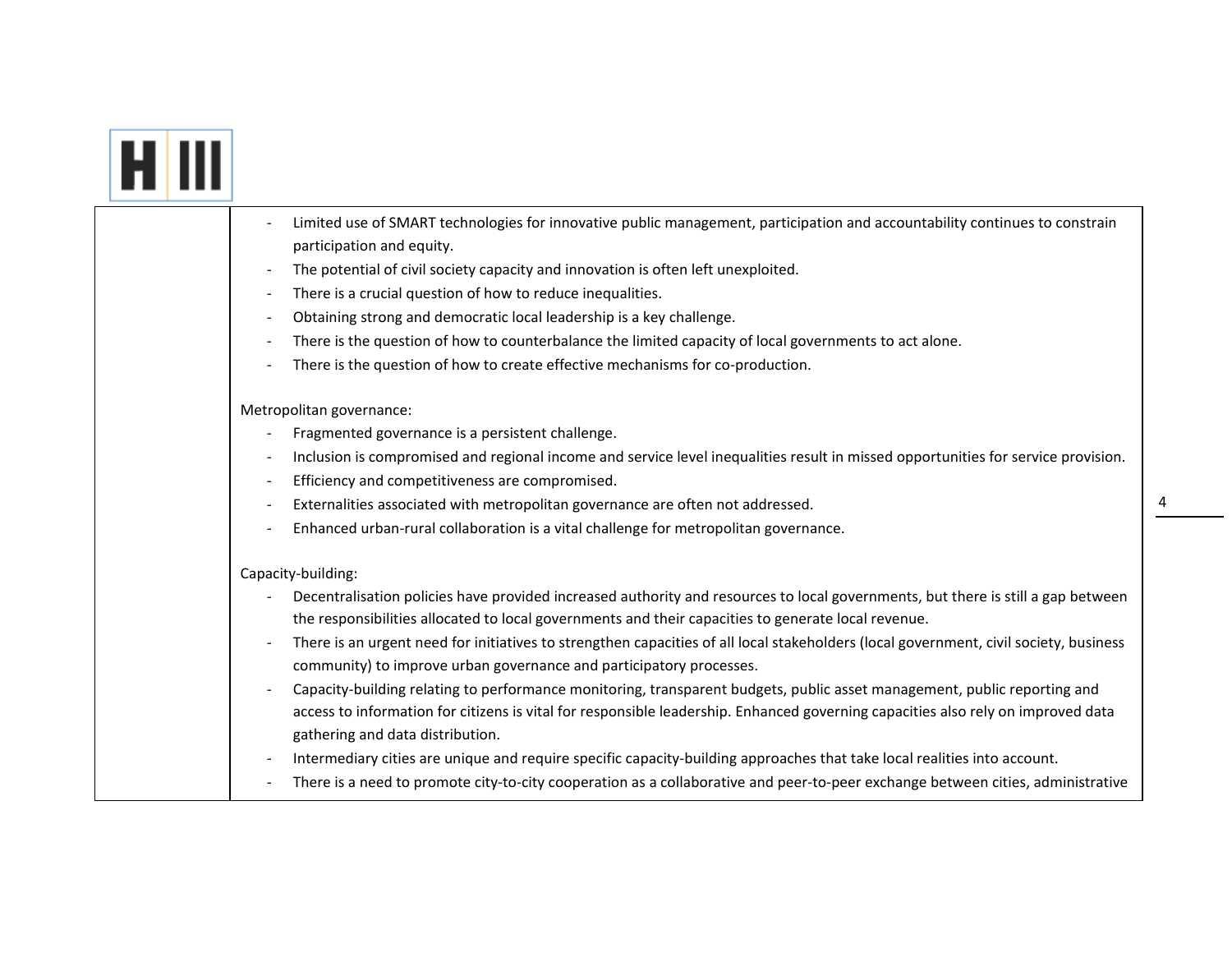|  | staff and elected leaders, based on north-south, south-south and north-north cooperation and the support of local government<br>associations.                                                                                                                                                                                                                                                                                                                                                                                                                                                                                                                                                                                                                                                                                                                                                                                                                                                                                                                                                                                                                                                      |
|--|----------------------------------------------------------------------------------------------------------------------------------------------------------------------------------------------------------------------------------------------------------------------------------------------------------------------------------------------------------------------------------------------------------------------------------------------------------------------------------------------------------------------------------------------------------------------------------------------------------------------------------------------------------------------------------------------------------------------------------------------------------------------------------------------------------------------------------------------------------------------------------------------------------------------------------------------------------------------------------------------------------------------------------------------------------------------------------------------------------------------------------------------------------------------------------------------------|
|  | a.2 Disagreements/controversies<br>Multi-level governance:<br>Addressing the importance of national urban policies with respect to the development of balanced and dynamic systems of<br>cities (e.g. recognition and support to intermediary cities, complementarity between metropolitan areas, urban-rural linkages).<br>The need to adopt a holistic model of sustainable urban development (cross-sectorial, cross-governmental).<br>Support to encourage inter-municipal cooperation, especially in specific regions with specific characteristics (e.g. delta regions,<br>mountain regions) and across national boundaries.<br>Support to encourage (national and international) cooperation between metropolises and peripheral cities (within countries,<br>and between countries North-South, South-South and North-North).<br>The introduction of new forms of democracy, and to innovate and improve accountability, transparency and participation: use<br>$\overline{\phantom{a}}$<br>of social media and other digital tools, highlighting the relevance of access to public (open) data.<br>The conflict between long-term sustainable policies and short-term political mandates. |
|  | Participation and equity:<br>How to avoid paternalism and knowledge hierarchies.<br>How to develop better tools for deliberating and engaging all types of participants.<br>How to mobilise resources to enable participatory and co-production processes.<br>How to avoid capture by elites and vested interests.<br>How to ensure that local decision-makers perceive participatory processes add value to decision-making, planning and<br>implementation processes.<br>How to develop a culture of communication bridging the gap between political and non-political local leaders and society at<br>large.                                                                                                                                                                                                                                                                                                                                                                                                                                                                                                                                                                                   |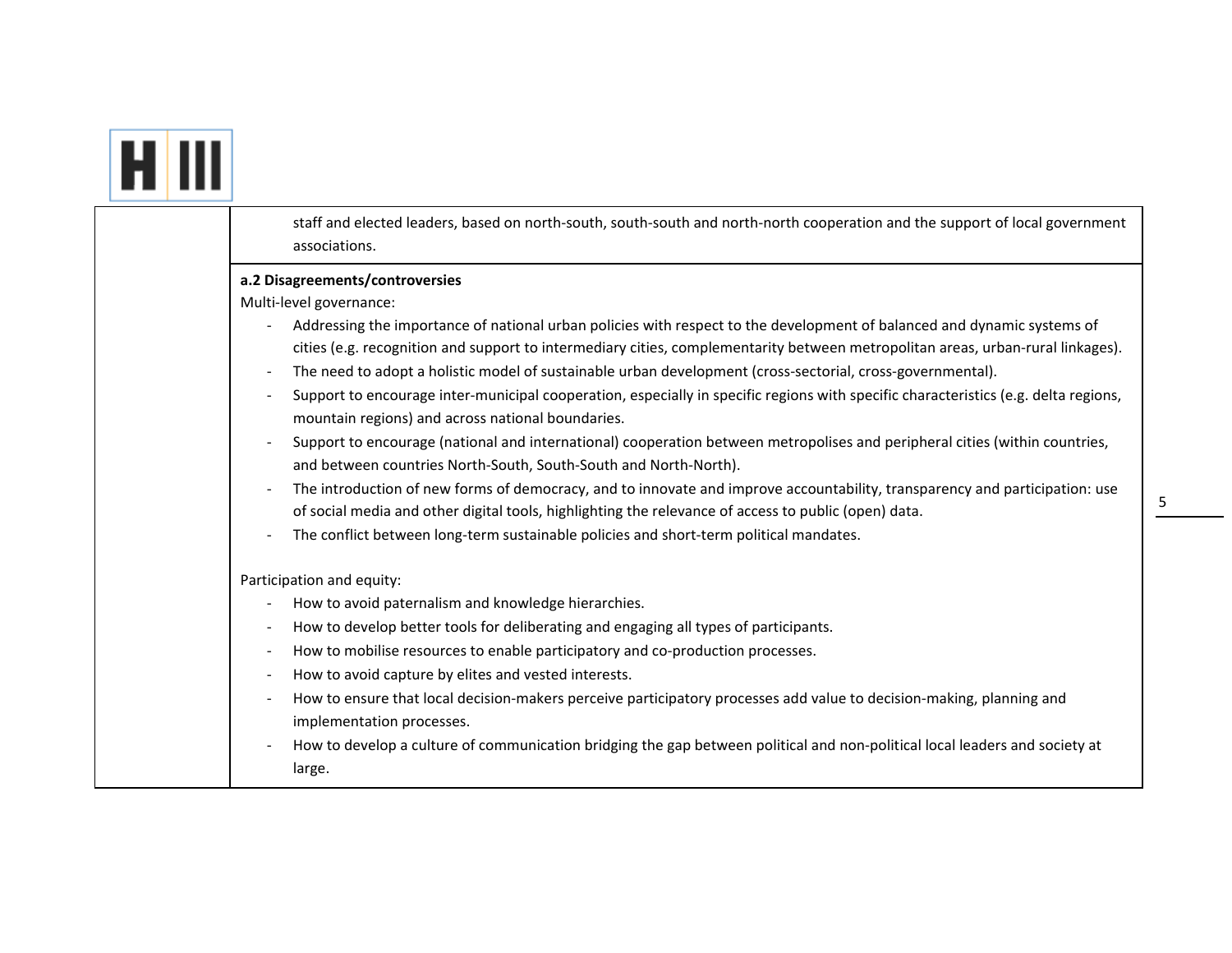| How to integrate the knowledge of the urban poor in local decision-making and project planning and implementation.                                                                                                                                                                                                                                                                                                                                            |
|---------------------------------------------------------------------------------------------------------------------------------------------------------------------------------------------------------------------------------------------------------------------------------------------------------------------------------------------------------------------------------------------------------------------------------------------------------------|
| How to change the current paradigm that is reinforcing inequalities in the urban development model.                                                                                                                                                                                                                                                                                                                                                           |
| How to enforce the many rules and regulations that support grassroots movements.                                                                                                                                                                                                                                                                                                                                                                              |
| Metropolitan governance:                                                                                                                                                                                                                                                                                                                                                                                                                                      |
| What is metropolitan governance?                                                                                                                                                                                                                                                                                                                                                                                                                              |
| How to define functional urban regions (e.g. based on commuting flows, system boundaries, etc), what about city networks<br>(e.g. Northern Italy, Randstad, Ruhr Area)?                                                                                                                                                                                                                                                                                       |
| There are different types of metro governance (according to the OECD Metropolitan Governance Survey, which covers 263<br>$\blacksquare$<br>OECD metropolitan areas above 0.5 million inhabitants, there are four main types: informal/soft coordination 52%, inter-<br>municipal authorities 24%, supra-municipal authorities 16%, special status of "metropolitan cities" 8%).<br>Is metropolitan governance necessary only for cities above a certain size? |
| Urban patterns may change over time, hence a constant requirement for updating metro governance.                                                                                                                                                                                                                                                                                                                                                              |
| What does metropolitan governance do?<br>Which sectors should be addressed at the metro level, which should not? In the OECD Metropolitan Governance Survey: over<br>80% of metropolitan governance bodies work on regional development, over 70% on transport, over 60% on spatial planning,<br>versus only 35% on waste / water.<br>Financial resources at the metropolitan level.                                                                          |
| Politics of metropolitan governance<br>Competition with other tiers of government (central, state/regional, local level).<br>Broader responsibility of metropolitan areas for the broader national context.<br>Legitimacy: who proposes and decides on establishing/setting up metropolitan governance?<br>Accountability (checks and balances).                                                                                                              |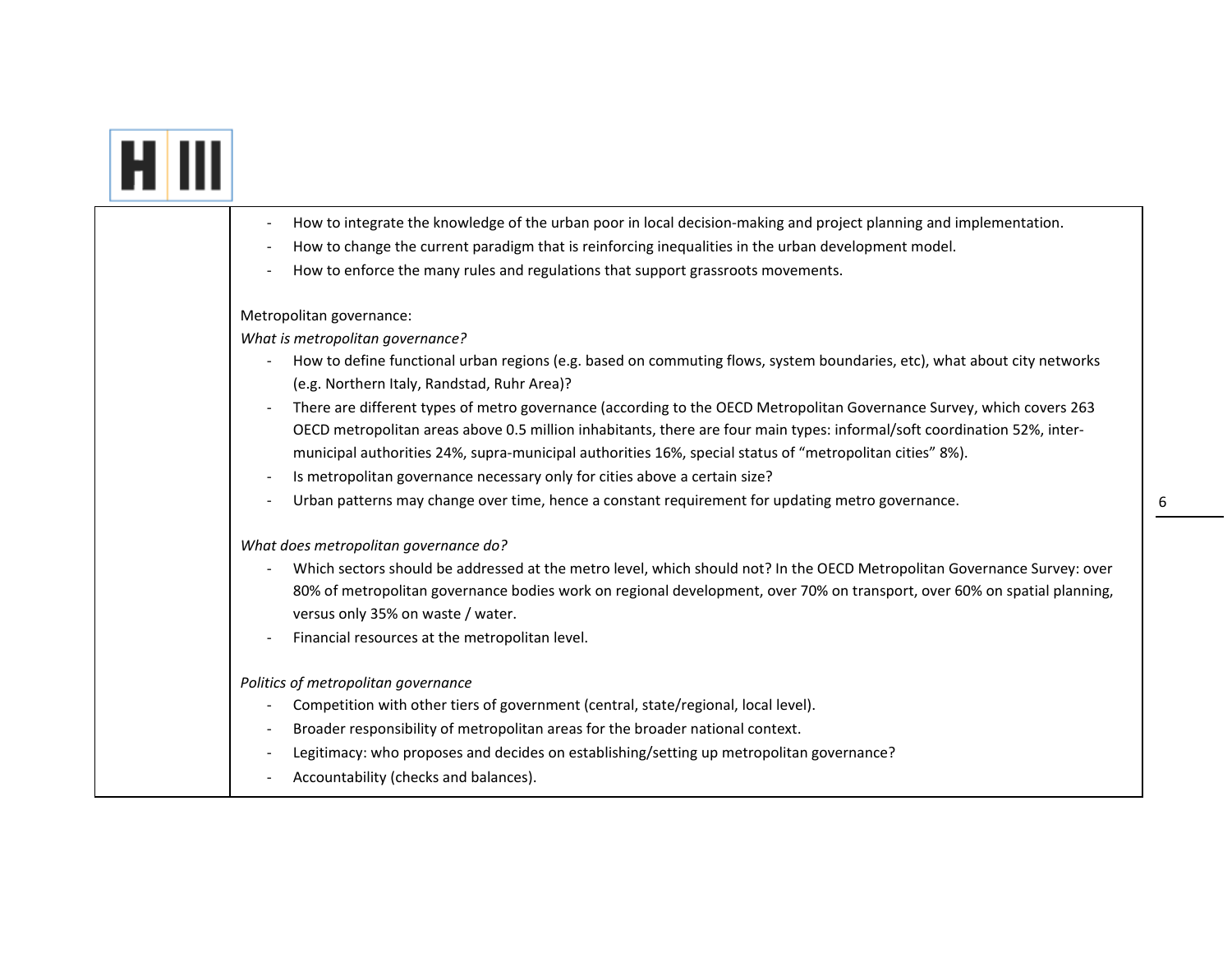|--|

| Politics of core city vs region (progressive policy agenda vs. conservative region).                                                                                                                                                                                                                                                                                                                                                                                                                                                                                                                                                                                                                                                                                                                    |
|---------------------------------------------------------------------------------------------------------------------------------------------------------------------------------------------------------------------------------------------------------------------------------------------------------------------------------------------------------------------------------------------------------------------------------------------------------------------------------------------------------------------------------------------------------------------------------------------------------------------------------------------------------------------------------------------------------------------------------------------------------------------------------------------------------|
| New 21st century challenges for metropolitan governance<br>Digitisation will question the very definition of functional urban regions and integrated labour markets.<br>New transport technologies creating entirely new geographies of delivery, information exchange and knowledge transfer.<br>Demographic change and ageing societies will lead to greater risks of isolation within metropolitan regions and put additional<br>pressures on cost effectiveness of key services (above all health).<br>Shift from governing location to governing flows: metropolitan regions offer a critical mass to play a role as origin/destination of<br>global flows of people, capital, material, etc and therefore may allow for additional governance arrangements of flows (beyond<br>trade agreements). |
| Capacity-building:<br>We need to recognise as a starting point that complexity is a reality facing all cities and acknowledge the inherently different                                                                                                                                                                                                                                                                                                                                                                                                                                                                                                                                                                                                                                                  |
| capabilities, responsibilities and roles of local government, civil society and the business community.<br>Capacity-building initiatives must acknowledge these characteristics and foster a culture of learning-by-doing.<br>Many local governments tend to be risk-averse in their decision-making processes and do not have the tools to allow for<br>experimentation and innovation. Capacity-building programmes need to encourage and provide the tools for innovation by<br>local governments.                                                                                                                                                                                                                                                                                                   |
| There continues to be a lack of buy-in from leadership at all levels related to the importance of capacity-building in general.<br>There is also an urgent need to recognise different types of capacity-building (leadership capacity vs. more technical and<br>professional skills development).                                                                                                                                                                                                                                                                                                                                                                                                                                                                                                      |
| Weak civil society has led to a democratic deficit. Capacity-building needs to focus on strengthening the voice and<br>organisational capabilities of civil society.                                                                                                                                                                                                                                                                                                                                                                                                                                                                                                                                                                                                                                    |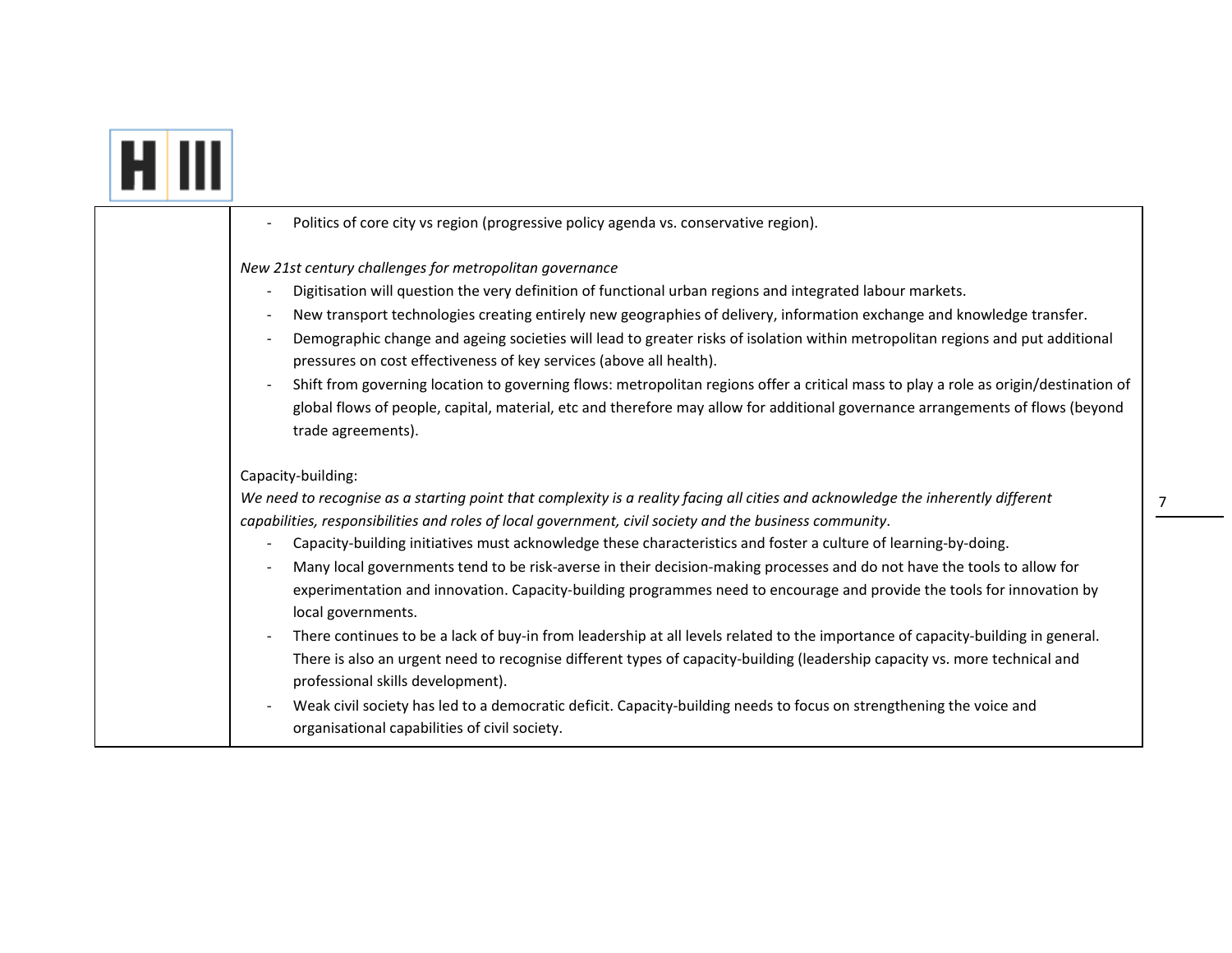| b. Review /<br>analysis of key<br>publications /<br>documents | b.1 Reviews of key documents<br>See Annex 1                                                                                                                                                                                                                                                                                                                                                                                                                                                                                                                                                                                                                                                                                                                                                                                                                                                                                                                                                                                                                                                                    |
|---------------------------------------------------------------|----------------------------------------------------------------------------------------------------------------------------------------------------------------------------------------------------------------------------------------------------------------------------------------------------------------------------------------------------------------------------------------------------------------------------------------------------------------------------------------------------------------------------------------------------------------------------------------------------------------------------------------------------------------------------------------------------------------------------------------------------------------------------------------------------------------------------------------------------------------------------------------------------------------------------------------------------------------------------------------------------------------------------------------------------------------------------------------------------------------|
| c. Identify<br>examples,<br>projects,<br>practices            | c.1 List of examples/projects<br>See Annex 2                                                                                                                                                                                                                                                                                                                                                                                                                                                                                                                                                                                                                                                                                                                                                                                                                                                                                                                                                                                                                                                                   |
| d. Identify<br>research and<br>data                           | d. 1. SGD targets and indicators related<br>Multi-level governance:<br>The following goals and associated targets have been identified as being of particular relevance to multi-level governance:<br>Goal 6: sustainable management of water and sanitation for all<br>o 6.5 "integrated water resources management at all levels, including through trans-boundary cooperation"<br>Goal 11: Make cities and human settlements inclusive, safe, resilient and sustainable<br>$\overline{\phantom{a}}$<br>11.3 "capacity for participatory, integrated and sustainable human settlement planning and management in all<br>$\circ$<br>countries" (see also targets 11.a (linkages between urban, rural and peri-urban areas by strengthening national and<br>regional development planning) and 11.b (integrated policies)<br>Goal 16: Promote just, peaceful and inclusive societies. Especially:<br>16.6 "build effective, accountable and inclusive institutions at all levels"<br>$\circ$<br>16.7 "ensure responsive, inclusive, participatory and representative decision-making at all levels"<br>$\circ$ |

8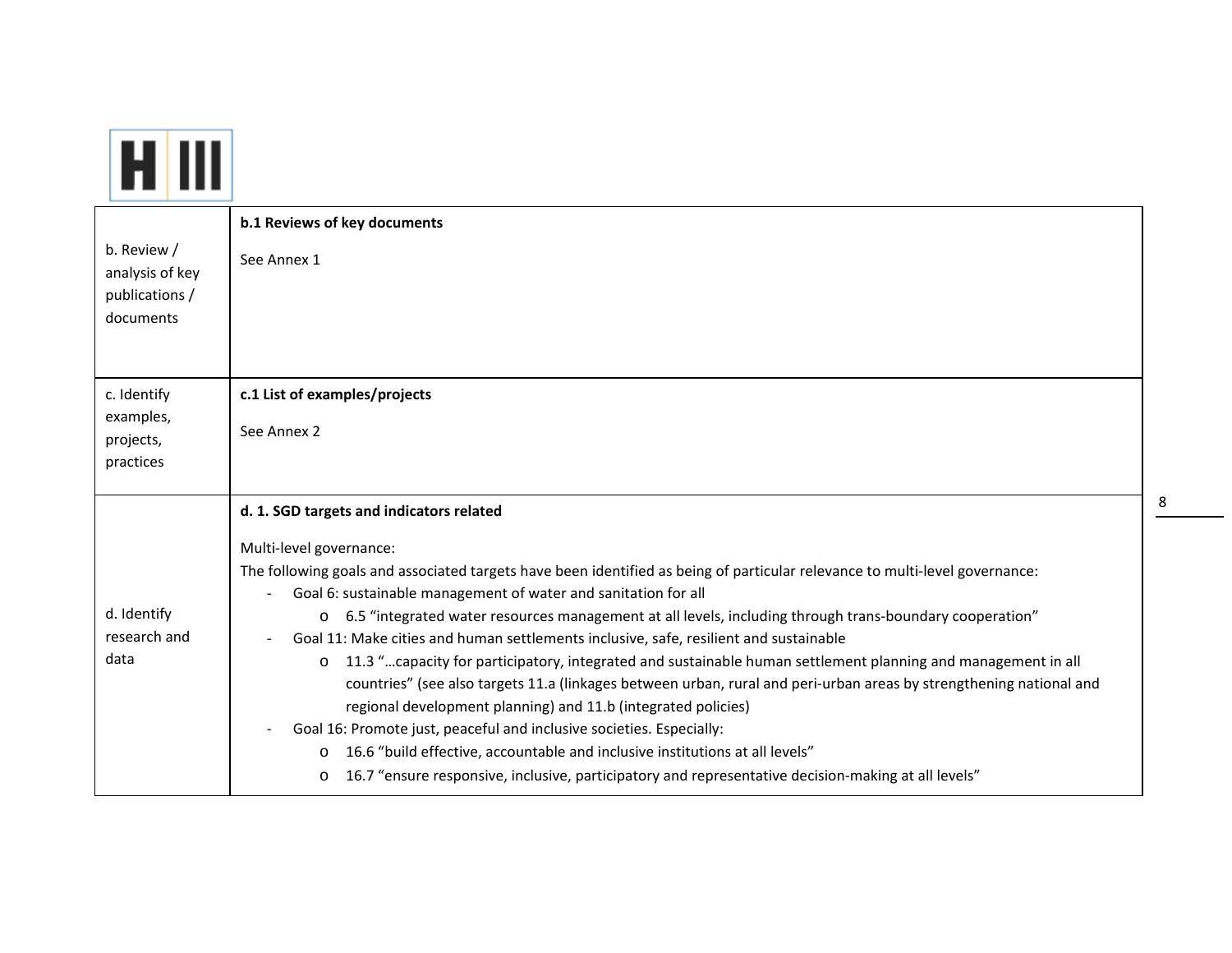|  | 16.10 "ensure public access to information"<br>$\circ$                                                                                                                                                                     |
|--|----------------------------------------------------------------------------------------------------------------------------------------------------------------------------------------------------------------------------|
|  | Goal 17: "Means of implementation"                                                                                                                                                                                         |
|  | 17.14 "enhance policy coherence for SD"<br>$\circ$                                                                                                                                                                         |
|  | 17.16 "enhance global partnerships complemented by multi-stakeholder partnerships"<br>$\circ$                                                                                                                              |
|  | 17.17 "encourage public, public-private and civil society partnerships"<br>$\circ$                                                                                                                                         |
|  | 17.18 "enhance capacity building to increase the availability of data"<br>$\circ$                                                                                                                                          |
|  | Participation and equity:                                                                                                                                                                                                  |
|  | The following goals and associated targets have been identified as being of particular relevance to participation and equity:                                                                                              |
|  | 16.7 Ensure responsive, inclusive, participatory and representative decision-making at all levels.<br>$\overline{\phantom{a}}$                                                                                             |
|  | 11.3 By 2030, enhance inclusive and sustainable urbanization and capacity for participatory, integrated and sustainable human<br>settlement planning and management in all countries.                                      |
|  | 1.4 By 2030, ensure that all men and women, in particular the poor and the vulnerable, have equal rights to economic                                                                                                       |
|  | resources, as well as access to basic services, ownership and control over land and other forms of property, inheritance, natural<br>resources, appropriate new technology and financial services, including microfinance. |
|  | 16.6 Develop effective, accountable and transparent institutions at all levels.                                                                                                                                            |
|  | 10.4 Adopt policies, especially fiscal, wage and social protection policies, and progressively achieve greater equality.                                                                                                   |
|  | Metropolitan governance:                                                                                                                                                                                                   |
|  | The following goals and associated targets have been identified as being of particular relevance to metropolitan governance:                                                                                               |
|  | Most directly linked SDGs:<br>11b integrated policy and plans (existence, urban expansion coefficient); 11a Links urban/rural/other; 10.1 income inequality<br>$(GINI)$ .                                                  |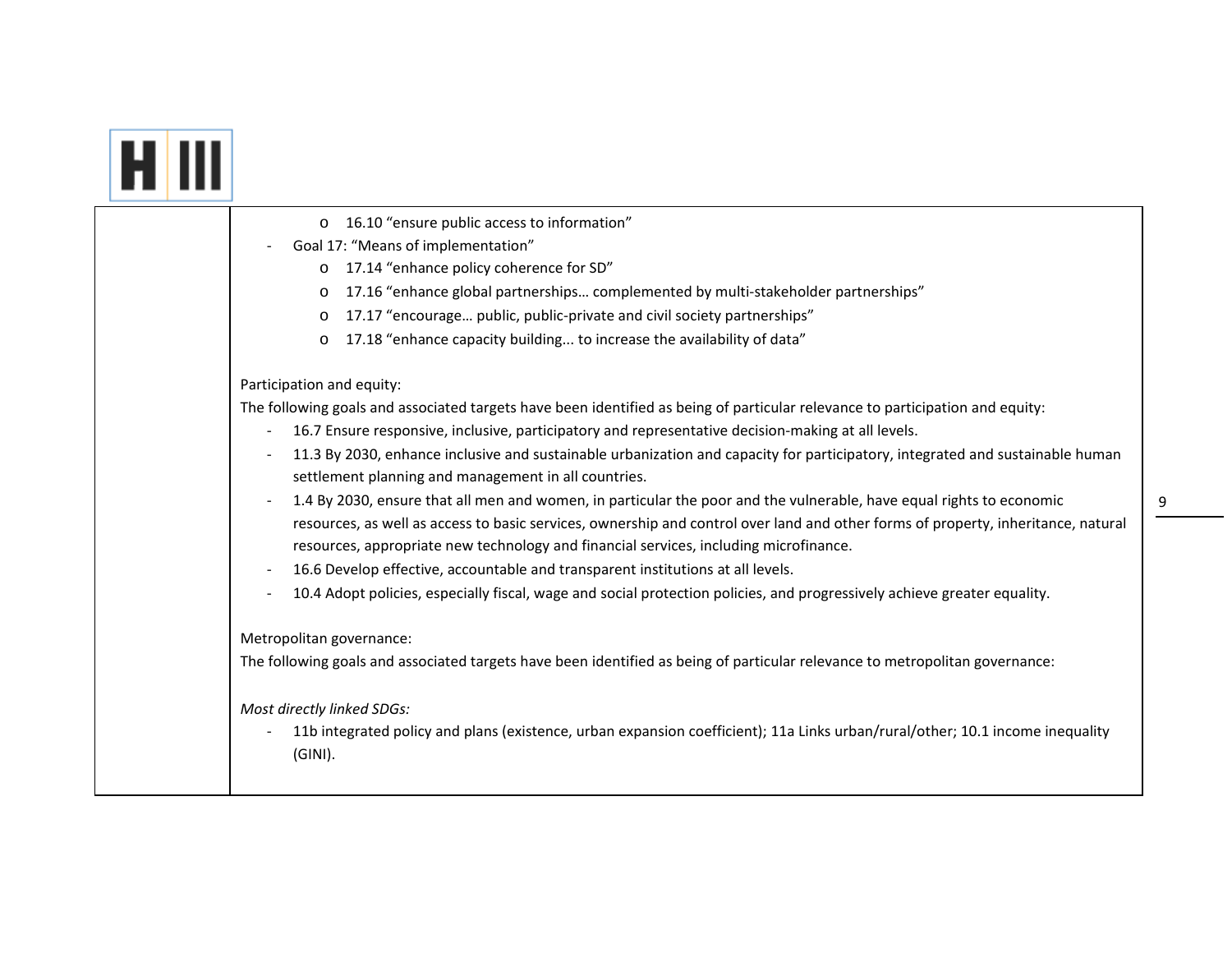|                                                                                                          | Other related SDGs:<br>1.5 resilience of the poor; 1b regional frameworks; 2.3 access to land for agriculture; 3.6 road safety (number of road deaths per<br>100 000 people); 6.1 equitable water access; 6.3 waste and water; 6.5 cross boundary integrated water management; 7.2<br>renewable energy (percentage of renewable energy in total energy consumption); 8.2 and 8.3 productivity; 8.4 resource<br>efficiency; 9.1 trans-border infrastructure (existence); 12c beyond subsidy of fossil fuel; 13.1 Climate change mitigation and<br>adaptation (CO2 emissions, capital expenditure on adaptation); 15.1 ecosystem services.                |  |
|----------------------------------------------------------------------------------------------------------|---------------------------------------------------------------------------------------------------------------------------------------------------------------------------------------------------------------------------------------------------------------------------------------------------------------------------------------------------------------------------------------------------------------------------------------------------------------------------------------------------------------------------------------------------------------------------------------------------------------------------------------------------------|--|
|                                                                                                          | Capacity-building:<br>The following goals and associated targets have been identified as being of particular relevance to capacity-building: 5.c; 10.2; 11.3;<br>16.6; 16.7; 16.a; 17.1; 17.9; 17.17.3.                                                                                                                                                                                                                                                                                                                                                                                                                                                 |  |
| 2. Priorities: Identify the policy priorities & critical issues for implementation of a new urban agenda |                                                                                                                                                                                                                                                                                                                                                                                                                                                                                                                                                                                                                                                         |  |
| a. Establish<br>criteria for<br>identifying policy<br>priorities                                         | a. 1 List of criteria<br>Universality; diversity; holistic approach; proximity (including application of the principle of subsidiarity) and flexibility; territoriality;<br>links with 2030 Agenda; adequate funding and capacity.                                                                                                                                                                                                                                                                                                                                                                                                                      |  |
| b. Define key<br>transformations<br>to achieve by<br>policy priorities                                   | b. 1 List of key transformations<br>Multi-level governance:<br>Good urban governance within an effective legal and institutional framework shall promote and ensure:<br>Clear vertical division of responsibilities, powers and resources for effective decentralisation.<br>Involvement of local governments in processes of metropolitan and subnational administrative reforms.<br>Effective cooperation between different spheres of government based on principles of respect of local self-government and<br>$\blacksquare$<br>subsidiarity to promote sustainable urban development (consultation mechanisms, development of shared strategies). |  |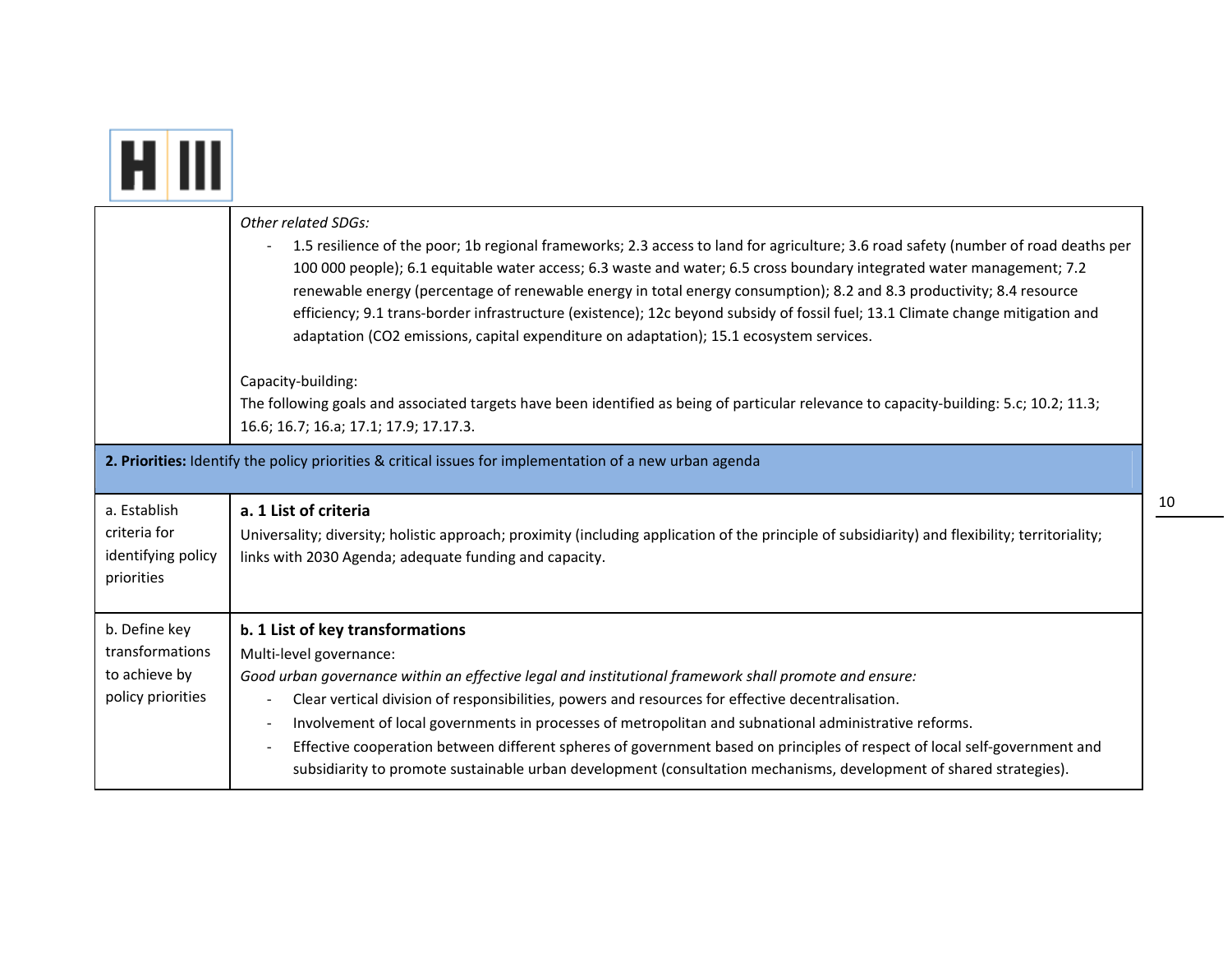# **FIII**

| Horizontal cooperation between governments and institutions to promote more integrated policies (at national, local and<br>community level).                                                                                                                                              |
|-------------------------------------------------------------------------------------------------------------------------------------------------------------------------------------------------------------------------------------------------------------------------------------------|
| A culture of democracy, accountability and transparency (with check & balance mechanisms).                                                                                                                                                                                                |
| New governance models based on citizens' empowerment through, for instance, participatory planning and budgets,<br>neighbourhood committees, digital democracy, referenda, and monitoring of urban policies (municipal/metropolitan level).                                               |
| The reduction of territorial inequality (e.g. between metropolitan areas and intermediary cities), taking into account urban-rural<br>linkages.                                                                                                                                           |
| Acknowledgement of the existence and emergence of urban regions and corridors across national borders, supporting cross-<br>border cooperation to facilitate economic and social development.                                                                                             |
| Participation and equity:                                                                                                                                                                                                                                                                 |
| Local governments need to be democratic and operate with integrity. Direct democracy mechanisms need to be improved,<br>including the use of local referenda regarding major urban transformations.                                                                                       |
| Local governments need to be open and accountable. Transparency, easy access to public information, and comprehensive<br>communication strategies are basic conditions to achieve this.                                                                                                   |
| Today participation is generally regarded as a technical tool. It is necessary to develop a culture of participation. Embedded in<br>this is the notion that participation is necessary.                                                                                                  |
| Current participation practices do not guarantee fairness and equality. Participation has to foster or create a mechanism<br>through which the poor and other disadvantaged groups are empowered and must prevent manipulation by local elites and/or<br>vested interests.                |
| The interface between government and civil society needs to be strengthened. This involves the development of more creative<br>means of communication, deliberation and interaction. We need to create an environment where different groups meet and<br>engage in dialogue at eye level. |
| We need to foster innovative ways of state and non-state actors coming together in the achievement of better quality of life for<br>all (such as participatory budgeting and co-production).                                                                                              |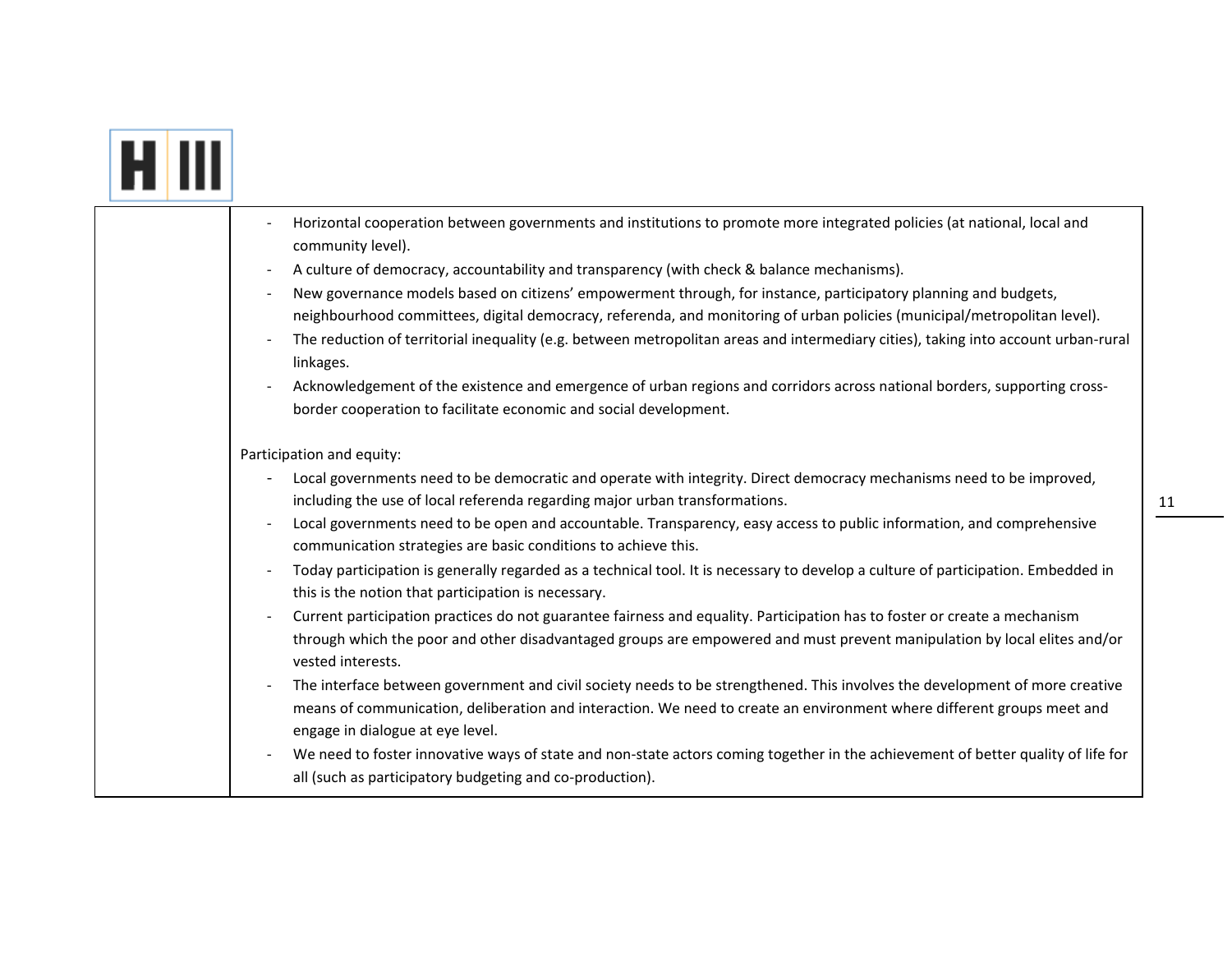|                                                                | Local actors (including local government) need to recognise the potential for new forms of communication and participation<br>that increasingly make use of new digital technologies.<br>Inequalities are embedded in the current urban development model. We need a change of paradigm where social development,<br>not just economic development, becomes the driving factor.                                                                                                                                                                                                                                                                                                                                                                                                                                                                          |
|----------------------------------------------------------------|----------------------------------------------------------------------------------------------------------------------------------------------------------------------------------------------------------------------------------------------------------------------------------------------------------------------------------------------------------------------------------------------------------------------------------------------------------------------------------------------------------------------------------------------------------------------------------------------------------------------------------------------------------------------------------------------------------------------------------------------------------------------------------------------------------------------------------------------------------|
|                                                                | Metropolitan governance:<br>It is important to adjust decision-making to system boundaries.<br>$\overline{a}$<br>Equity, economic productivity, and environmental sustainability are among the key metropolitan challenges and problems that<br>must be addressed.<br>The risks of infrastructural lock-in as a result of path dependencies (strong for built environment issues), must be addressed.                                                                                                                                                                                                                                                                                                                                                                                                                                                    |
|                                                                | Capacity-building:<br>Political leaders at all levels (local, regional, national, and international) will need to recognise the value and the need for<br>capacity-building across all stakeholder groups (elected officials, civil servants, civil society).<br>We need to allocate adequate resources (time, money, credibility) for capacity-building at local, national and international<br>levels.<br>We need to foster alliances between local governments and civil society for learning between these actors.<br>We need to scale up peer-to-peer learning and knowledge associations both within countries and also internationally.<br>We need to encourage the dignification and professionalisation of local government institutions and create adequate career<br>paths for public service, including higher pay and appropriate training. |
| c. Identify<br>common<br>external factors<br>favourable to the | c. List of external factors<br>Multi-level governance:<br>Informed citizens.<br>Democracy and rule of law, peace and stability.                                                                                                                                                                                                                                                                                                                                                                                                                                                                                                                                                                                                                                                                                                                          |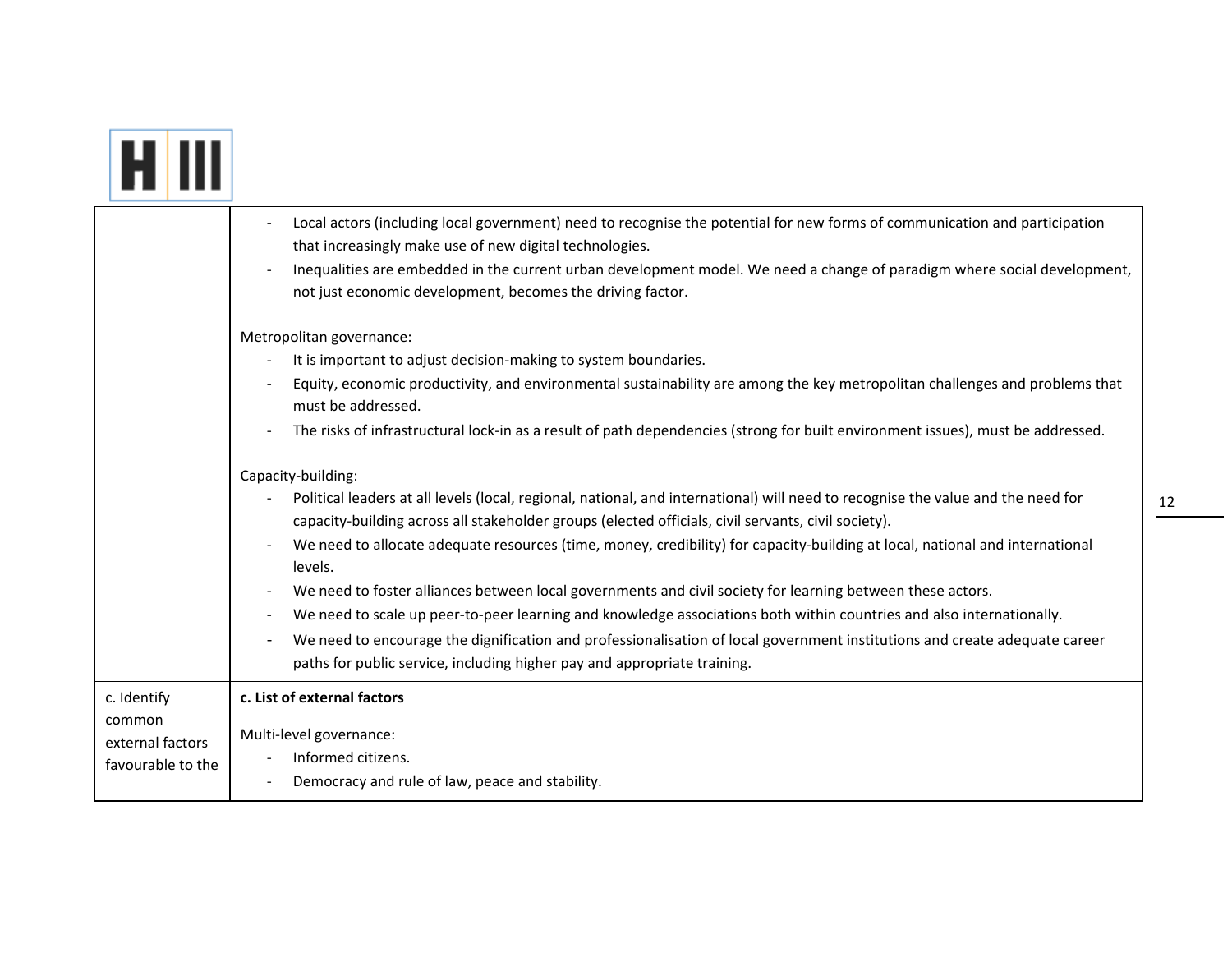| success of the    | Respect of human rights and diversity.                                                                                                 |
|-------------------|----------------------------------------------------------------------------------------------------------------------------------------|
| policy priorities | Gender and social equity.                                                                                                              |
|                   | Environmental sustainability.                                                                                                          |
|                   | Participation and equity:                                                                                                              |
|                   | Political systems that allow for democratic and participatory decision making.                                                         |
|                   | International donors.                                                                                                                  |
|                   | Education of citizens.                                                                                                                 |
|                   | Metropolitan governance:                                                                                                               |
|                   | A strong voice of the metropolitan agenda, leadership advocating for metropolitan governance.                                          |
|                   | The establishment of communities of interest (including business).                                                                     |
|                   | The presence of supranational governance creating incentives and frameworks for metropolitan issues (e.g. EU metropolitan<br>regions). |
|                   | The creation of a sense of belonging of population within metropolitan regions (Randstad, Ruhr Area).                                  |
|                   | Crisis as opportunity or big flagship events (Barcelona vs. Athens in the case of Olympics).                                           |
|                   | Federalism helps: creation of federal states/provinces which reflect metropolitan boundaries.                                          |
|                   | Capacity-building:                                                                                                                     |
|                   | Sound legal frameworks in particular related to decentralisation; clearly identifying mandates of all spheres of government.           |
|                   | Greater ability to raise revenue to support capacity-building programmes.                                                              |
|                   | A closing of the gap between academia and local government realities.                                                                  |
|                   | Stronger learning links between local governments and business sector.                                                                 |
|                   | - New learning modalities such as social learning going beyond traditional methods and cost benefits analysis.                         |

13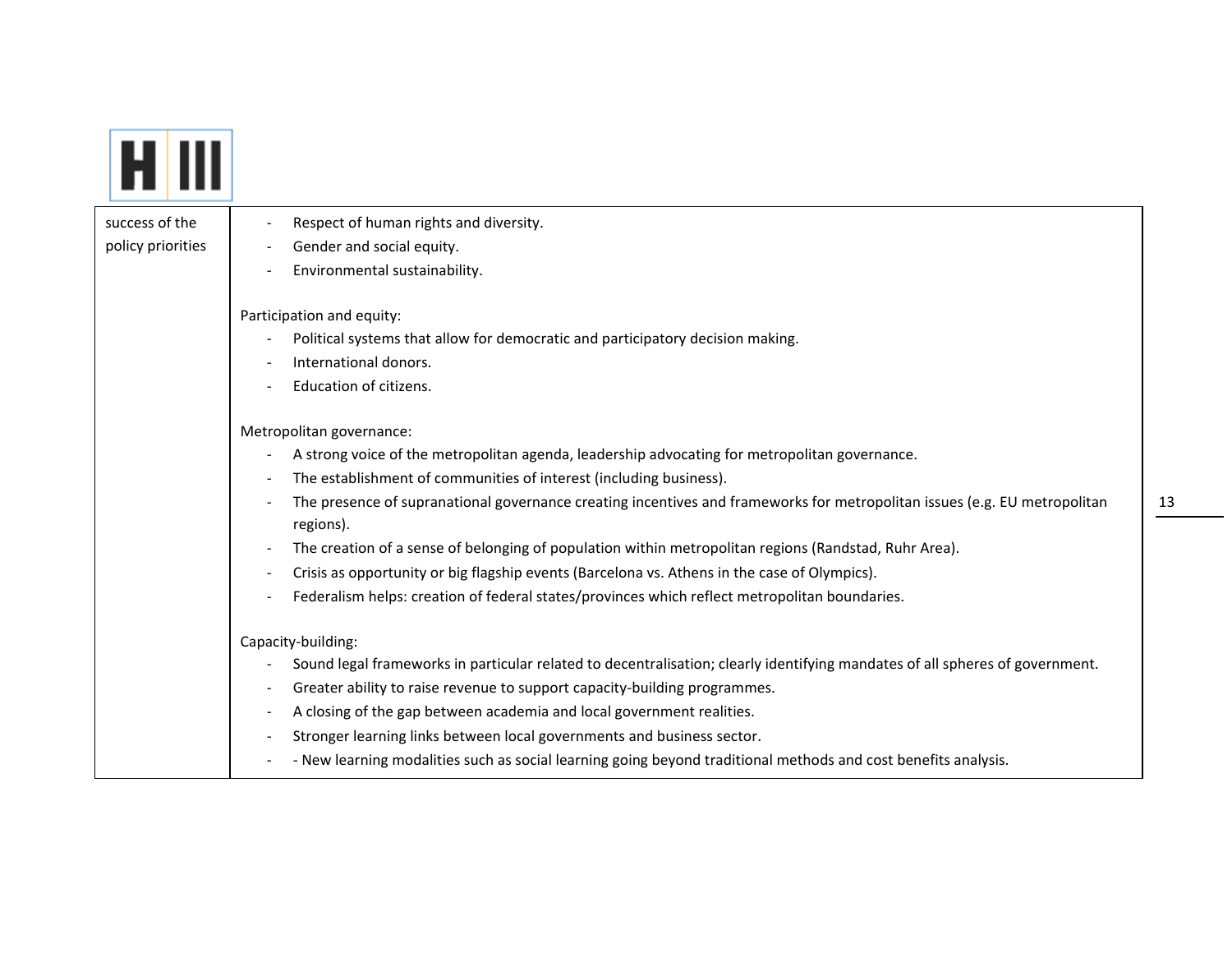|  | d. Create targets<br>for those policy | d. List of targets                                                                                                                                                                                                                                                |
|--|---------------------------------------|-------------------------------------------------------------------------------------------------------------------------------------------------------------------------------------------------------------------------------------------------------------------|
|  | priorities                            | Multi-level governance:<br>Increase the number of countries with periodic elections of local and sub-national authorities.                                                                                                                                        |
|  |                                       | Adopt enabling rules to promote innovative forms of democracy, accountability and transparency to strengthen active citizen<br>participation in local decision-making (e.g. participatory budgeting, referenda, digital democracy).                               |
|  |                                       | Ensure legal reforms and efficient regulation to improve multi-level governance and effective decentralisation to facilitate the<br>$\overline{a}$<br>implementation of the New Urban Agenda.                                                                     |
|  |                                       | Develop national policies and mechanisms to ensure equal partnerships across governmental levels (national, regional, local)<br>$\overline{\phantom{a}}$<br>fostering sustainable urban development and territorial cohesion.                                     |
|  |                                       | Advance integrated governance across traditional policy sectors.                                                                                                                                                                                                  |
|  |                                       | Achieve improved metropolitan governance and develop inter-municipal cooperation mechanisms to strengthen urban and<br>territorial management and basic services delivery.                                                                                        |
|  |                                       | Achieve equitable distribution of resources between different levels of government and between territories to promote<br>balanced territorial development: local and regional expenditures and revenues as a proportion of national expenditures and<br>revenues. |
|  |                                       | Participation and equity:                                                                                                                                                                                                                                         |
|  |                                       | Improve participation of the community in the election of the local leaders.                                                                                                                                                                                      |
|  |                                       | Disseminate and provide easy access to all administrative documents.                                                                                                                                                                                              |
|  |                                       | Promote meaningful participation of all in planning and implementation processes.<br>$\overline{\phantom{a}}$                                                                                                                                                     |
|  |                                       | Include compulsory participation in the relevant legal framework.<br>$\overline{\phantom{a}}$<br>Ensure access of all to decision-making.                                                                                                                         |
|  |                                       | Ensure access of all to education, health and basic services.                                                                                                                                                                                                     |
|  |                                       |                                                                                                                                                                                                                                                                   |

 $\Box$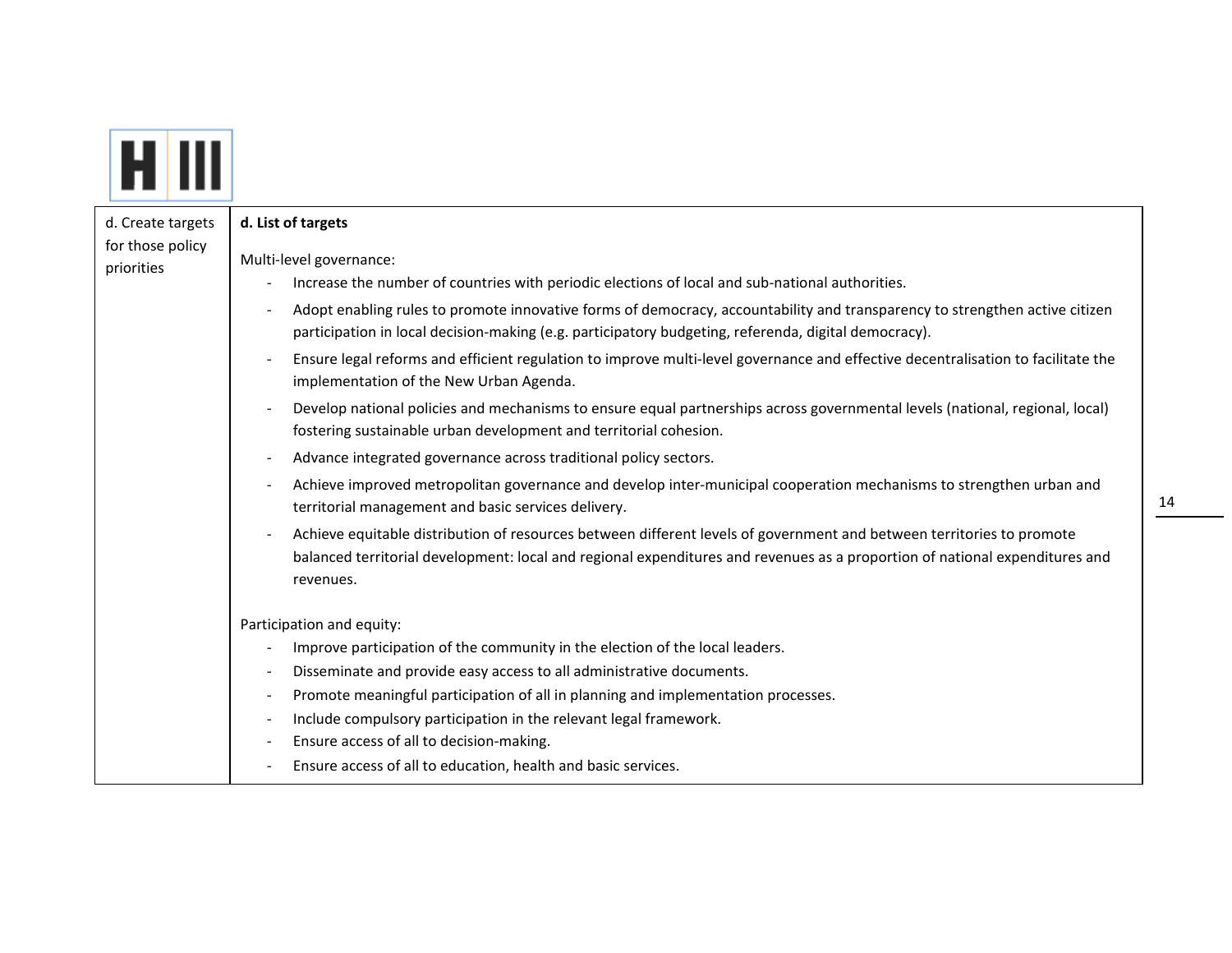|                                                                  | Metropolitan governance:<br>By 2030:<br>Initiate a top-down/bottom-up process to identify those metropolitan regions in need of metropolitan governance.<br>Either introduce metropolitan governance as a formal category of multi-level governance within national laws/constitutions or<br>provide the incentives for establishing voluntary metropolitan governance regimes.<br>Establish/increase dedicated revenue streams to the metropolitan governance institution.<br>Relevant municipalities are to establish an accountable, metropolitan level institution in the regions identified in target 1.<br>Relevant municipalities are to identify key sectors (and integration thereof) that need to be addressed at the metropolitan level.<br>Capacity-building:<br>Increase the share of budgets at all levels used for capacity-building.<br>Develop local capacity-building strategies, drawing on peer-to-peer learning, academia and the business community.<br>Map civil society institutions (who are the relevant actors) and develop initiatives to address and scale capacity-building.<br>Recognise (by law) local government associations as providers of capacity-building and important vehicles for knowledge-<br>sharing.<br>Increase the share of budgets managed by local governments. |  |
|------------------------------------------------------------------|-------------------------------------------------------------------------------------------------------------------------------------------------------------------------------------------------------------------------------------------------------------------------------------------------------------------------------------------------------------------------------------------------------------------------------------------------------------------------------------------------------------------------------------------------------------------------------------------------------------------------------------------------------------------------------------------------------------------------------------------------------------------------------------------------------------------------------------------------------------------------------------------------------------------------------------------------------------------------------------------------------------------------------------------------------------------------------------------------------------------------------------------------------------------------------------------------------------------------------------------------------------------------------------------------------------------|--|
| 3. Implementation: Develop action-oriented recommendations       |                                                                                                                                                                                                                                                                                                                                                                                                                                                                                                                                                                                                                                                                                                                                                                                                                                                                                                                                                                                                                                                                                                                                                                                                                                                                                                                   |  |
| a. Identify key<br>actions at all<br>levels of<br>implementation | a.1 Key actions<br>Multi-level governance:<br>Member States are requested to:<br>Review local government legislation and rules to ensure that they are fit for purpose.<br>Develop national urban and territorial policies based on an improved dialogue and coordination mechanisms between different<br>spheres of government.                                                                                                                                                                                                                                                                                                                                                                                                                                                                                                                                                                                                                                                                                                                                                                                                                                                                                                                                                                                  |  |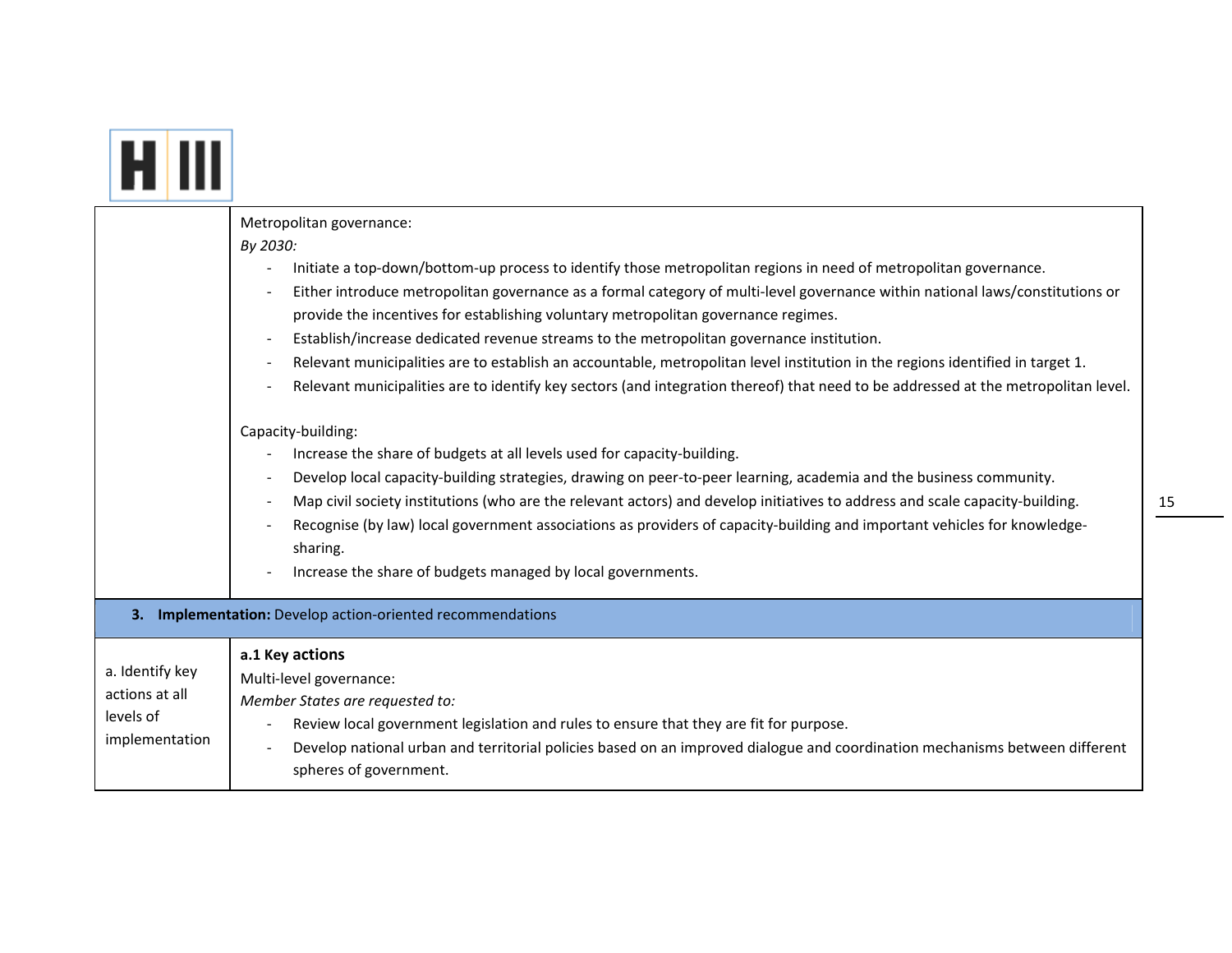# **FIII**

| Ensure adequate financing of subnational governments and create adequate mechanisms (i.e. equalization funds or transfer<br>mechanisms) to ensure territorial balance of development (territorial cohesion).                                                                                    |
|-------------------------------------------------------------------------------------------------------------------------------------------------------------------------------------------------------------------------------------------------------------------------------------------------|
| Improve dialogue and cooperation with reference to horizontal cooperation: a) inter-sectorial within the governmental bodies<br>(at national, regional and local levels), b) inter-municipal cooperation, c) inter-stakeholder dialogue.                                                        |
| Enhance citizens' access to different levels of decision-making, enhance influence of citizens on decision-making, and improve<br>transparency and accountability by using for example digital technologies.                                                                                    |
| Promote appropriate use of new technologies to facilitate access to disaggregated data for subnational governments and                                                                                                                                                                          |
| citizens, mindful of the protection of public goods (i.e. big data) to ensure accountability and transparency and improve urban<br>and territorial management.                                                                                                                                  |
| Participation and equity:                                                                                                                                                                                                                                                                       |
| The adoption of a legal framework for participation which makes it compulsory for all local authorities. This framework should<br>respect the following:                                                                                                                                        |
| The drafting of the legal provisions should be the responsibility of a comprehensive and inclusive platform of individuals<br>$\circ$<br>and organisations that considers the local context, culture and practice.                                                                              |
| It will have to contain the principles of participation, operational mechanisms, the suitable policy arenas (e.g. transport<br>$\circ$<br>infrastructure, housing, local annual budget), the strategic moments where it must be applicable, monitoring<br>instruments, and financial provision. |
| It will have to have strong provisions against the opportunistic use of participation for private benefit.<br>$\circ$                                                                                                                                                                           |
| All rules, legislation and traditions must not prevent other spontaneous engagements and collaborations (e.g.<br>$\circ$<br>innovative co-production processes).                                                                                                                                |
| The introduction of strict rules for transparency, accountability and comprehensive communication strategies, such as, but not                                                                                                                                                                  |
| limited to:                                                                                                                                                                                                                                                                                     |
| Open data policies.<br>$\circ$                                                                                                                                                                                                                                                                  |
| Codes of conduct.<br>$\circ$                                                                                                                                                                                                                                                                    |
|                                                                                                                                                                                                                                                                                                 |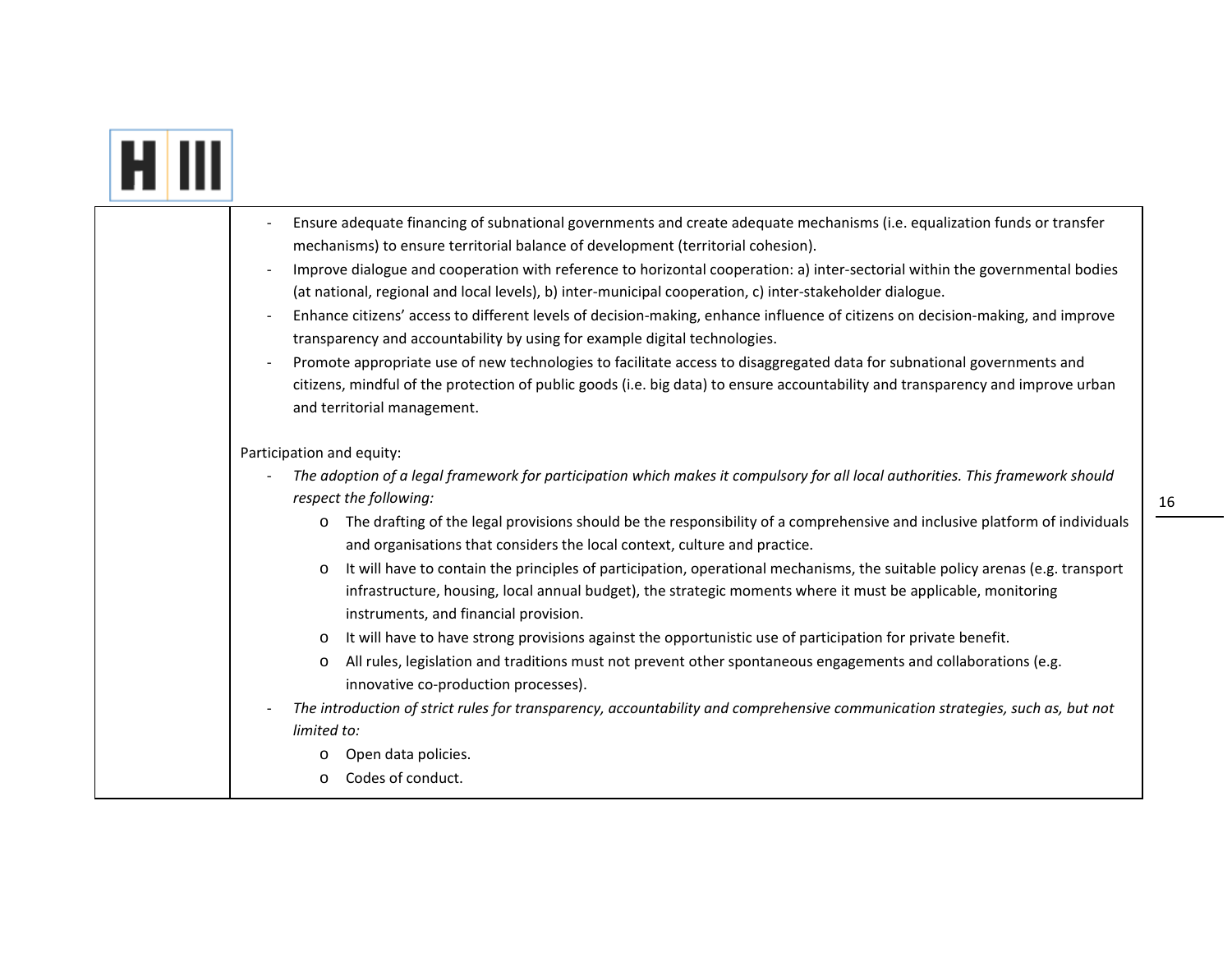### **FI** III

| Declaration of interests and assets.<br>$\circ$                                                                                                                                                                              |
|------------------------------------------------------------------------------------------------------------------------------------------------------------------------------------------------------------------------------|
| Anti-corruption enforcement mechanisms.<br>$\circ$                                                                                                                                                                           |
| The promotion of a culture of participation, inclusion and equity:                                                                                                                                                           |
| Raising the awareness of local leaders through transparency, accountability and comprehensive communication<br>$\circ$<br>strategies.                                                                                        |
| Acknowledging and supporting the existence of civil society movements and organisations by local authorities.<br>$\circ$                                                                                                     |
| Considering the allocation of a percentage of the local budget to civil society movements. The support can also be in<br>O<br>kind, such as the provision of space, equipment, access to the media and other enabling means; |
| Introducing experimentation with innovative processes such as participatory budgeting and community-based<br>O<br>monitoring.                                                                                                |
| Gradually taking advantage of digital technologies and social media.<br>$\circ$                                                                                                                                              |
| The creation of room for co-production and collaboration outside the formal participation framework:                                                                                                                         |
| The relevant stakeholders, which will vary with each local context or project, must identify and engage in projects or<br>$\circ$<br>sectors that have potential for co-production or other forms of collaboration.          |
| Individuals, NGOs, CBOs and other civil society organisations have to be assigned with appropriate roles in an equitable<br>O<br>manner.                                                                                     |
| Partners in co-production projects must accept co-responsibility about the respective projects/services.<br>$\circ$                                                                                                          |
| A shift in the current urban development paradigm towards an emphasis on social development:                                                                                                                                 |
| Introducing local measures of social development.<br>$\circ$                                                                                                                                                                 |
| Introducing measures for guaranteeing social security.<br>$\circ$                                                                                                                                                            |
| Metropolitan governance:                                                                                                                                                                                                     |
| Taking into account the specific economic, social, environmental, cultural/identity characteristics of the different metropolitan                                                                                            |
| areas, establish national standards (such as population thresholds) for identifying areas where metropolitan governance is                                                                                                   |
| required.                                                                                                                                                                                                                    |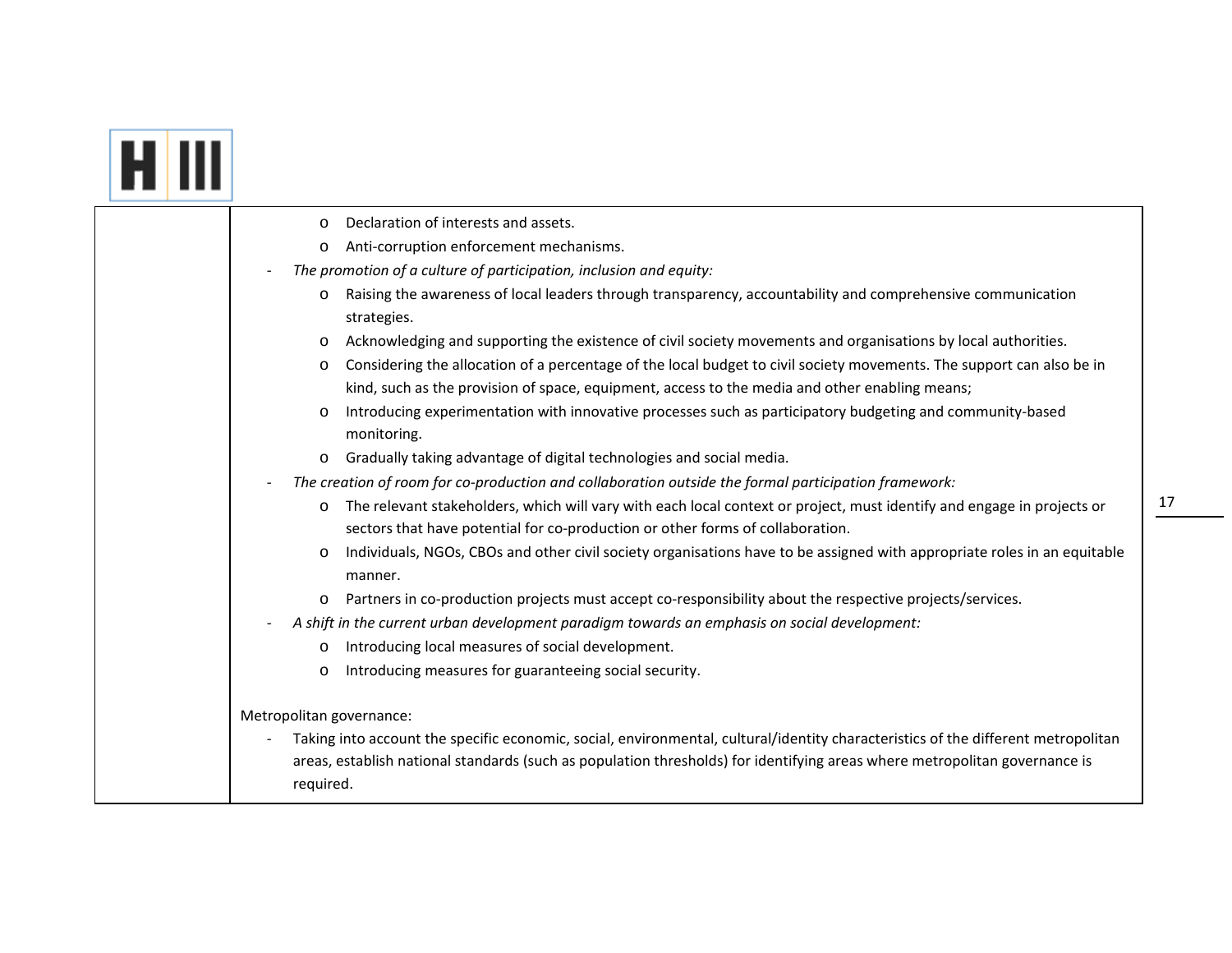|  | Change either the law or constitutional arrangement to encourage metropolitan governance for metropolitan regions<br>(identified as above), or to provide legal frameworks and related incentives to foster voluntary cooperation at the metropolitan<br>scale.<br>Assign at least one of the following streams of financing to the metropolitan level: tax revenue-sharing; taxes on income,<br>property, land, consumption; land value capture; user fees; bonds; revenues from land and infrastructure, tax on economic<br>activities; PPPs; municipal credit rating and borrowing; a metropolitan fund.<br>Municipalities in the metropolitan region to identify the right mix of institutions and the right time line for rolling out different<br>models, ranging from informal/soft partnerships to more institutionalised arrangements: e.g. soft, informal coordination<br>platforms in a polycentric system; single vs. multi-sectoral agencies; inter-municipal collaboration (potentially beyond national<br>borders); elected or non-elected metropolitan supra-municipal structure.<br>Municipalities in the metropolitan region to identify the key sectoral policies to be addressed at the metropolitan scale: e.g.<br>economic development, transport infrastructure, land use and spatial planning, housing, environmental protection, regional<br>recreation, water management, and regional resilience. |
|--|------------------------------------------------------------------------------------------------------------------------------------------------------------------------------------------------------------------------------------------------------------------------------------------------------------------------------------------------------------------------------------------------------------------------------------------------------------------------------------------------------------------------------------------------------------------------------------------------------------------------------------------------------------------------------------------------------------------------------------------------------------------------------------------------------------------------------------------------------------------------------------------------------------------------------------------------------------------------------------------------------------------------------------------------------------------------------------------------------------------------------------------------------------------------------------------------------------------------------------------------------------------------------------------------------------------------------------------------------------------------------------------------------------------------------|
|  | Capacity-building:                                                                                                                                                                                                                                                                                                                                                                                                                                                                                                                                                                                                                                                                                                                                                                                                                                                                                                                                                                                                                                                                                                                                                                                                                                                                                                                                                                                                           |
|  | Create a system-wide capacity-building alliance allowing for a structural dialogue between local governments and likeminded<br>partners, building on existing local government networks (including peer-to-peer) and other established programmes. This<br>alliance should be led by local government institutions and supported by international development partners.<br>Every local government should set up a well-resourced capacity-building programme that is led locally in partnership with civil<br>$\blacksquare$<br>society and supported nationally and internationally.<br>Governance reforms must be accompanied by targeted capacity-building to ensure the changes are sustainable and<br>implementation is successful - this will require alliances of diverse partners from the local to the international level.                                                                                                                                                                                                                                                                                                                                                                                                                                                                                                                                                                                         |
|  | Decentralisation and devolution should be the focus of specific capacity-building programmes, including training around<br>assessment of the state of decentralisation and legal frameworks, identification of barriers and risks etc.<br>Accountability and transparency mechanisms are an important priority for capacity-building and should contribute to the                                                                                                                                                                                                                                                                                                                                                                                                                                                                                                                                                                                                                                                                                                                                                                                                                                                                                                                                                                                                                                                            |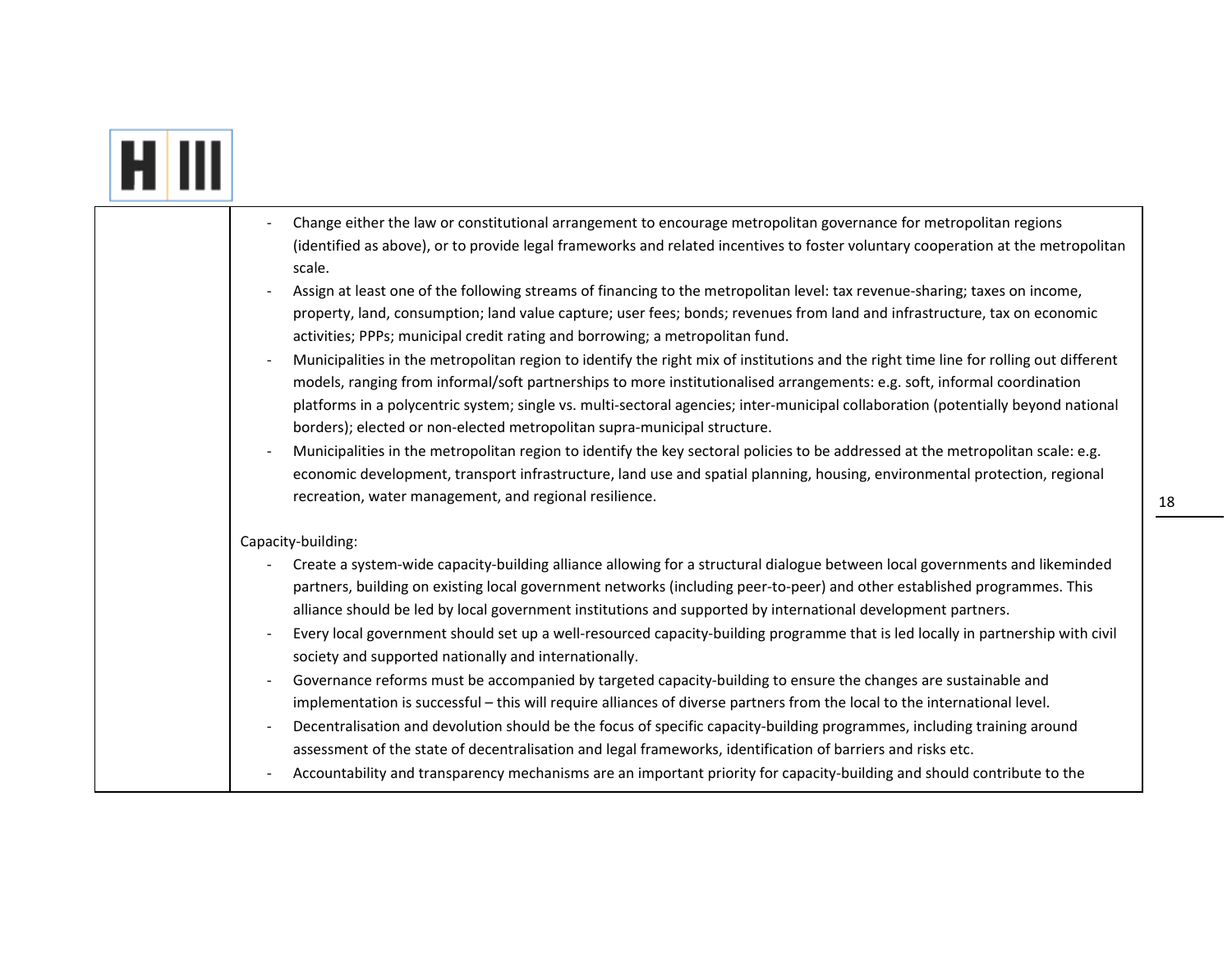|                                                                                                    | reduction of corruption and bribery and improve the efficiency of service delivery. As a precondition to such efforts, dignifying<br>the career of civil servants through both financial and reputational recognition will be essential.<br>Sectoral approaches in traditional training need to evolve into more integrated approaches that break down silos and allow for<br>more strategic, system-wide thinking.<br>Local governments should decide on hiring, rewarding and firing their own staff, based on merits and transparency, to improve<br>the quality of local institutions.<br>- Awareness-raising initiatives need to be promoted to demonstrate the added value of capacity-building and links between<br>capacity-building and wider policy outcomes. |
|----------------------------------------------------------------------------------------------------|-------------------------------------------------------------------------------------------------------------------------------------------------------------------------------------------------------------------------------------------------------------------------------------------------------------------------------------------------------------------------------------------------------------------------------------------------------------------------------------------------------------------------------------------------------------------------------------------------------------------------------------------------------------------------------------------------------------------------------------------------------------------------|
| b. Analyse<br>financial<br>resources<br>required and<br>instruments for<br>their<br>sustainability | b. 1 Financial resources<br>Multi-level governance:<br>National governments should be responsible for the implementation of key actions 1 and 3 (see above).<br>$\overline{a}$<br>Local and national governments are responsible for the implementation of key actions 2, 4, 5 and 6.<br>$\overline{a}$<br>Stakeholders are responsible for the implementation of key action 4c.<br>$\overline{\phantom{a}}$<br>Local governments need to have adequate resources to ensure their responsibilities and services delivery: able to raise their<br>$\overline{a}$<br>own funding (local taxes, fees, land added-value capture), receive regular and predictable transfers and have access to<br>responsible borrowing and financing.                                      |
|                                                                                                    | Capacity-building:<br>Capacity-building at the local level is an investment that creates a positive financial return, improved service delivery and higher<br>ethical standards, all of which improve effective urban governance.<br>International development programmes should always include funding for training and ongoing capacity-building at the local<br>level to ensure the sustainability of any such programmes.                                                                                                                                                                                                                                                                                                                                           |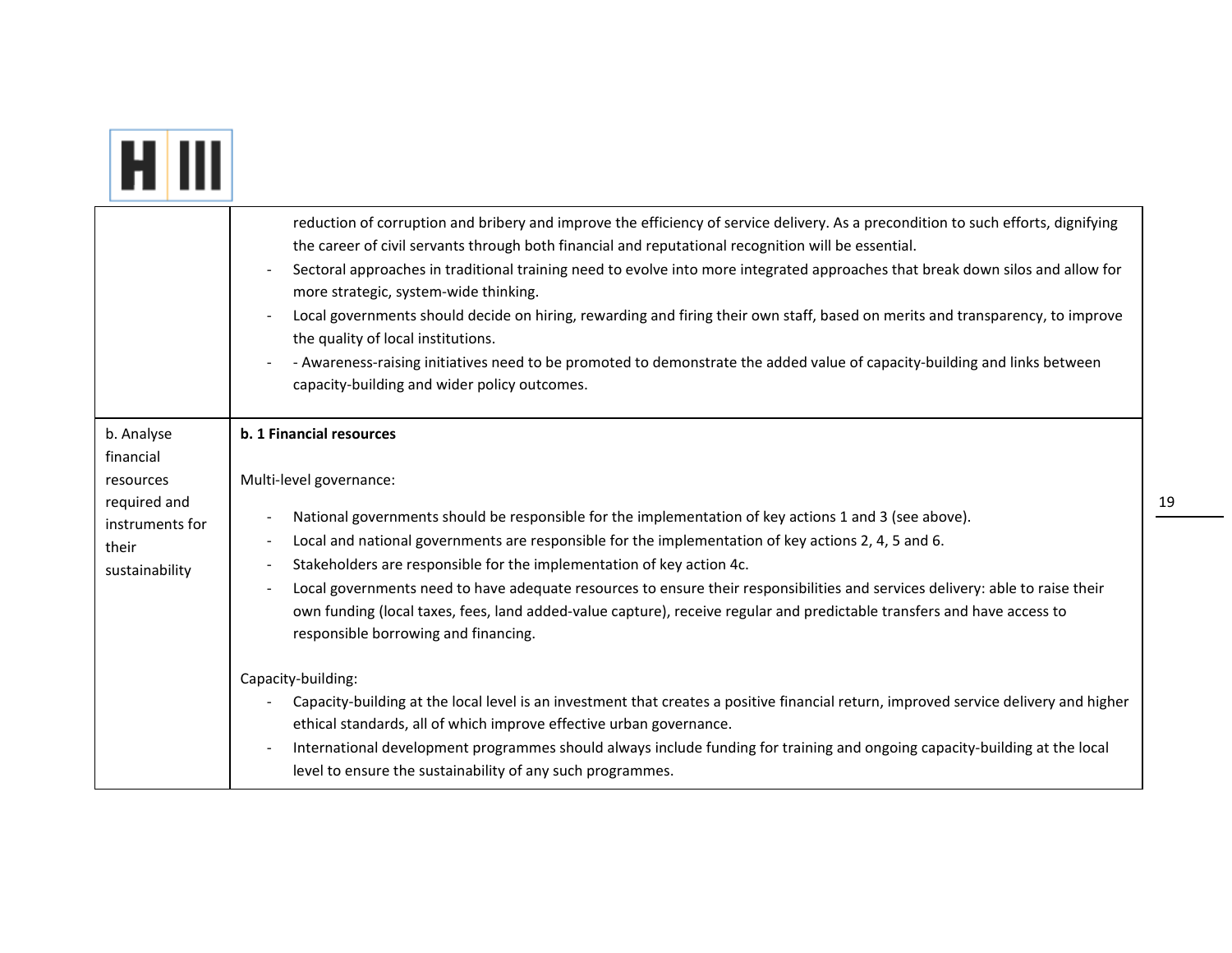| c. Establish<br>indicators of<br>successful<br>implementation,<br>monitoring and<br>evaluation | c.1 Indicators of success<br>Multi-level governance:<br>The number of countries with adopted national urban and territorial policies through a consultative process, and reflecting the<br>dynamic flows of people (migration), goods, finance and others.<br>The number of countries with reviewed and/or adapted local government legislation to reflect the New Urban Agenda.<br>Increasing decentralisation and deconcentration of subnational finances: local expenditures/revenues as a proportion of<br>national expenditures/revenues (by regions and municipalities).<br>The number of countries that have developed equalisation funds or transfers mechanisms that effectively reduce territorial<br>inequalities.<br>The number of cities that have adopted integrated urban planning in consultation with their citizens.<br>Improved access to disaggregated data at local levels for SDGs and key local development indicators.<br>Participation and equity:<br>The number of cities with citizen satisfaction surveys.<br>$\overline{\phantom{a}}$<br>The number of governments that have adopted a compulsory legal framework for participation.<br>The percentage of local budget decided on in a participatory manner.<br>$\overline{\phantom{a}}$<br>The number of cities with a locally-developed index or measure of urban poverty.<br>The percentage of the urban population living in slums.<br>The percentage of the urban population with access to education.<br>$\overline{\phantom{a}}$<br>The percentage of the urban population with access to health, with particular attention to gender equality.<br>The percentage of the urban population with access to basic services.<br>The percentage of the urban population with access to secure tenure. |
|------------------------------------------------------------------------------------------------|--------------------------------------------------------------------------------------------------------------------------------------------------------------------------------------------------------------------------------------------------------------------------------------------------------------------------------------------------------------------------------------------------------------------------------------------------------------------------------------------------------------------------------------------------------------------------------------------------------------------------------------------------------------------------------------------------------------------------------------------------------------------------------------------------------------------------------------------------------------------------------------------------------------------------------------------------------------------------------------------------------------------------------------------------------------------------------------------------------------------------------------------------------------------------------------------------------------------------------------------------------------------------------------------------------------------------------------------------------------------------------------------------------------------------------------------------------------------------------------------------------------------------------------------------------------------------------------------------------------------------------------------------------------------------------------------------------------------------------------------------------------------------------------|
|                                                                                                | Gender ratios in government positions.                                                                                                                                                                                                                                                                                                                                                                                                                                                                                                                                                                                                                                                                                                                                                                                                                                                                                                                                                                                                                                                                                                                                                                                                                                                                                                                                                                                                                                                                                                                                                                                                                                                                                                                                               |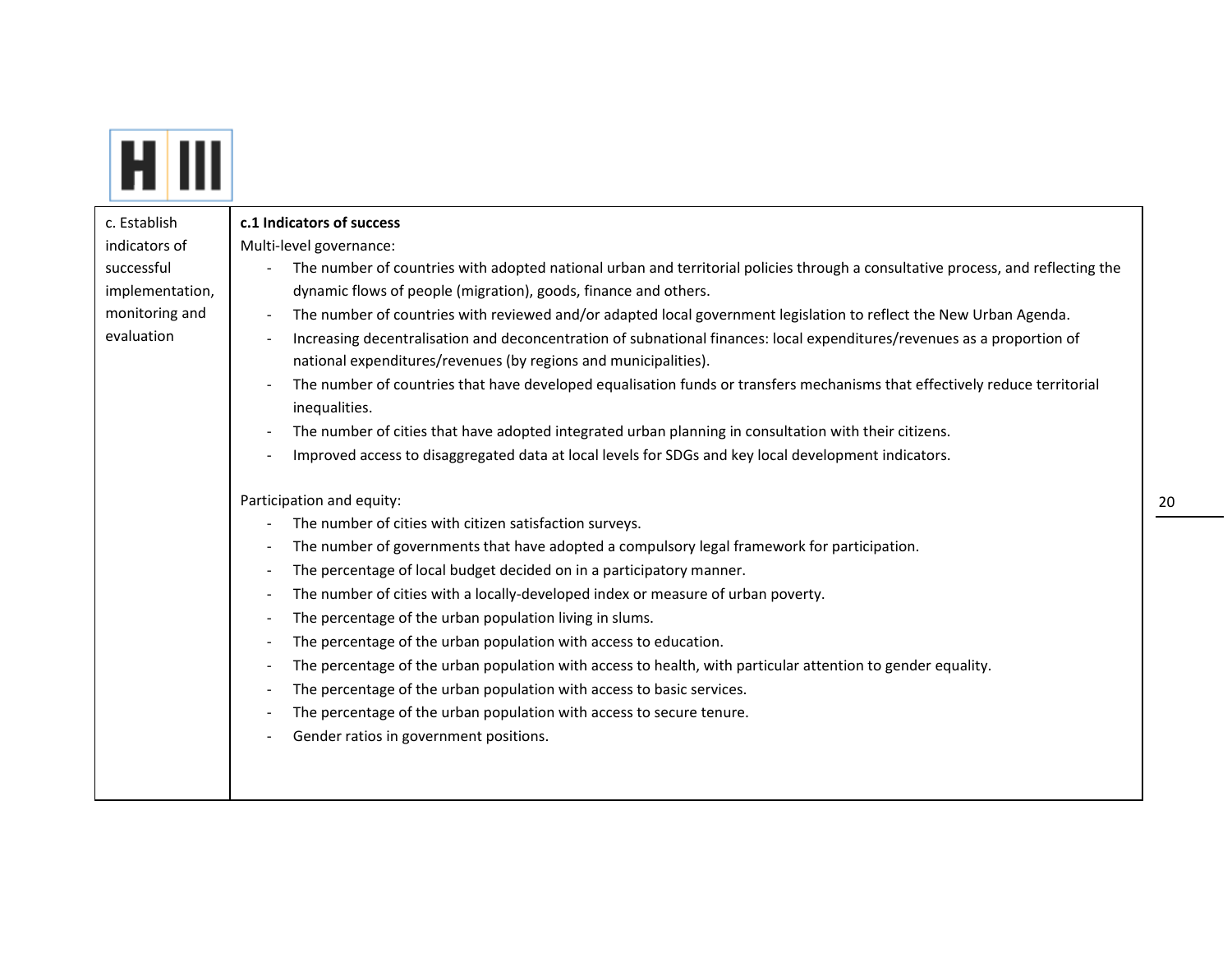| Metropolitan governance:                                                                               |
|--------------------------------------------------------------------------------------------------------|
| The existence of metropolitan governance institutions with concrete policies in place.                 |
| Evidence of limited urban sprawl and transit-oriented development.                                     |
| The convergence of voting patterns in metropolitan regions.                                            |
| Capacity-building:                                                                                     |
| The creation of a knowledge-sharing alliance focusing on local capacity-building.                      |
| The number of cities with capacity-building programmes.                                                |
| The number of public officials trained.                                                                |
| Increased international, national and local financial mechanisms dedicated to local capacity-building. |
| - The evolution of academic curricula related to local development, urbanisation and sustainability.   |
| c.2 Monitoring mechanisms                                                                              |
| Multi-level governance:                                                                                |
| The reporting of indicators.                                                                           |
| A joint commission between national and local governments to monitor implementation.                   |
| Peer-to-peer review between countries and local authorities.                                           |
| Multi-stakeholder/citizens' report cards or a similar mechanism.                                       |
| Participation and equity:                                                                              |
| Citizen satisfaction surveys (e.g. citizens' report card).                                             |
| Community-based monitoring.                                                                            |
| Peer-to-peer monitoring and evaluation.                                                                |
| National observatories.                                                                                |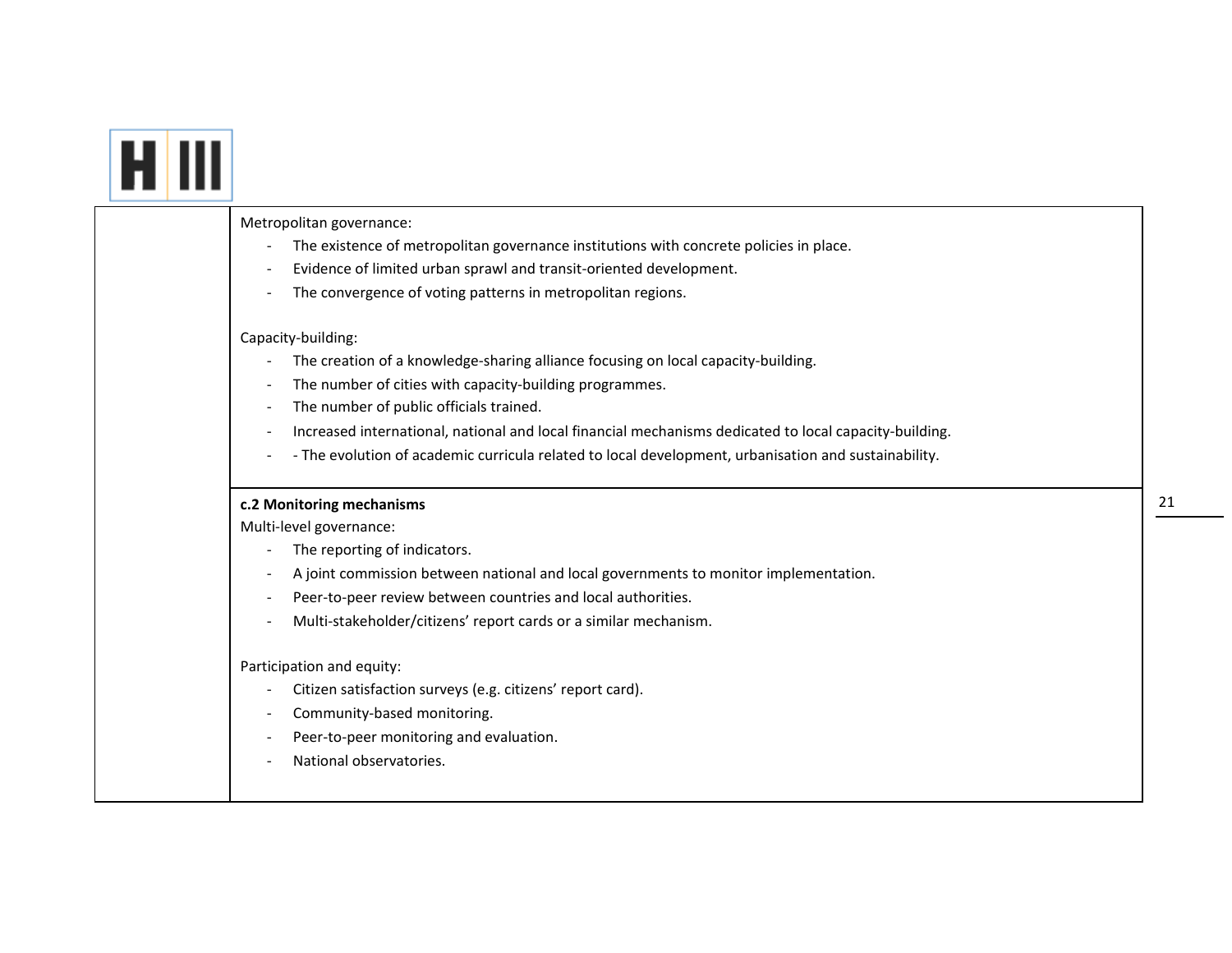|                                         | Metropolitan governance:<br>Policy monitoring against declared goals.<br>Regular monitoring of urban extension and share of people living within walking distance of public transport.<br>Opinion polls.<br>Capacity-building:<br>Capacity-building initiatives should be evaluated regularly by the local government in consultation with other relevant<br>stakeholders, to ensure effectiveness and continued relevance of these initiatives.<br>Capacity-building outcomes for programmes sponsored by international organisations need to be defined.                                                                                                                                                                         |
|-----------------------------------------|------------------------------------------------------------------------------------------------------------------------------------------------------------------------------------------------------------------------------------------------------------------------------------------------------------------------------------------------------------------------------------------------------------------------------------------------------------------------------------------------------------------------------------------------------------------------------------------------------------------------------------------------------------------------------------------------------------------------------------|
| d. Analyse links<br>with Agenda<br>2030 | d.1 Linkages with Agenda 2030<br>Multi-level governance:<br>Develop quality, reliable, sustainable and resilient infrastructure, including regional and trans-border infrastructure, to support<br>economic development and human well-being, with a focus on affordable and equitable access for all (Target 9.1.)<br>By 2030, empower and promote the social, economic and political inclusion of all, irrespective of age, sex, disability, race,<br>ethnicity, origin, religion or economic or other status (Target 10.2.)<br>Adopt policies, especially fiscal, wage and social protection policies, and progressively achieve greater equality (Target 10.4)<br>Participation and equity:<br>See SDG targets outlined in 1d. |
|                                         | Metropolitan governance:<br>11b existence of integrated strategic plans.<br>11.1 reduction of metropolitan disparities.<br>11a urban-rural linkages.                                                                                                                                                                                                                                                                                                                                                                                                                                                                                                                                                                               |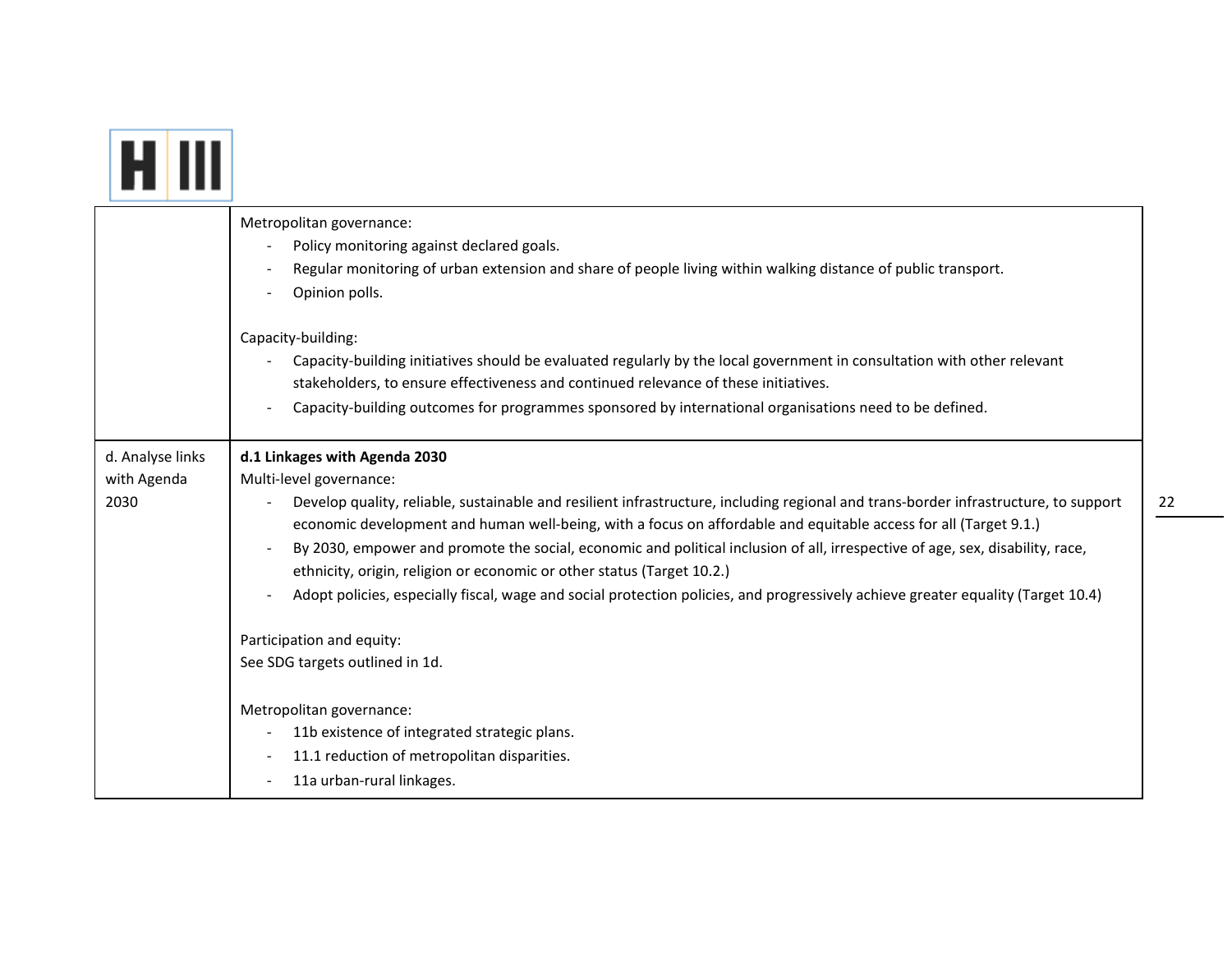| Capacity-building:<br>Strong link to Goal 16, especially the targets related to reductions in corruption and improved accountability and transparency.<br>Strong link to Goal 11 and most of the targets contained within.<br>-<br>Strong link to Goal 17, especially 17.9 (capacity-building) and 17. 16 - 17.19 (knowledge-sharing and multi-stakeholder<br>-<br>partnerships and capacity-building around data and measurement).<br>- Also linked to 6.a, expand international cooperation and capacity-building support to developing countries in water- and<br>sanitation-related activities and programmes, including water harvesting, desalination, water efficiency, wastewater treatment,<br>recycling and reuse technologies measurement. |
|-------------------------------------------------------------------------------------------------------------------------------------------------------------------------------------------------------------------------------------------------------------------------------------------------------------------------------------------------------------------------------------------------------------------------------------------------------------------------------------------------------------------------------------------------------------------------------------------------------------------------------------------------------------------------------------------------------------------------------------------------------|

23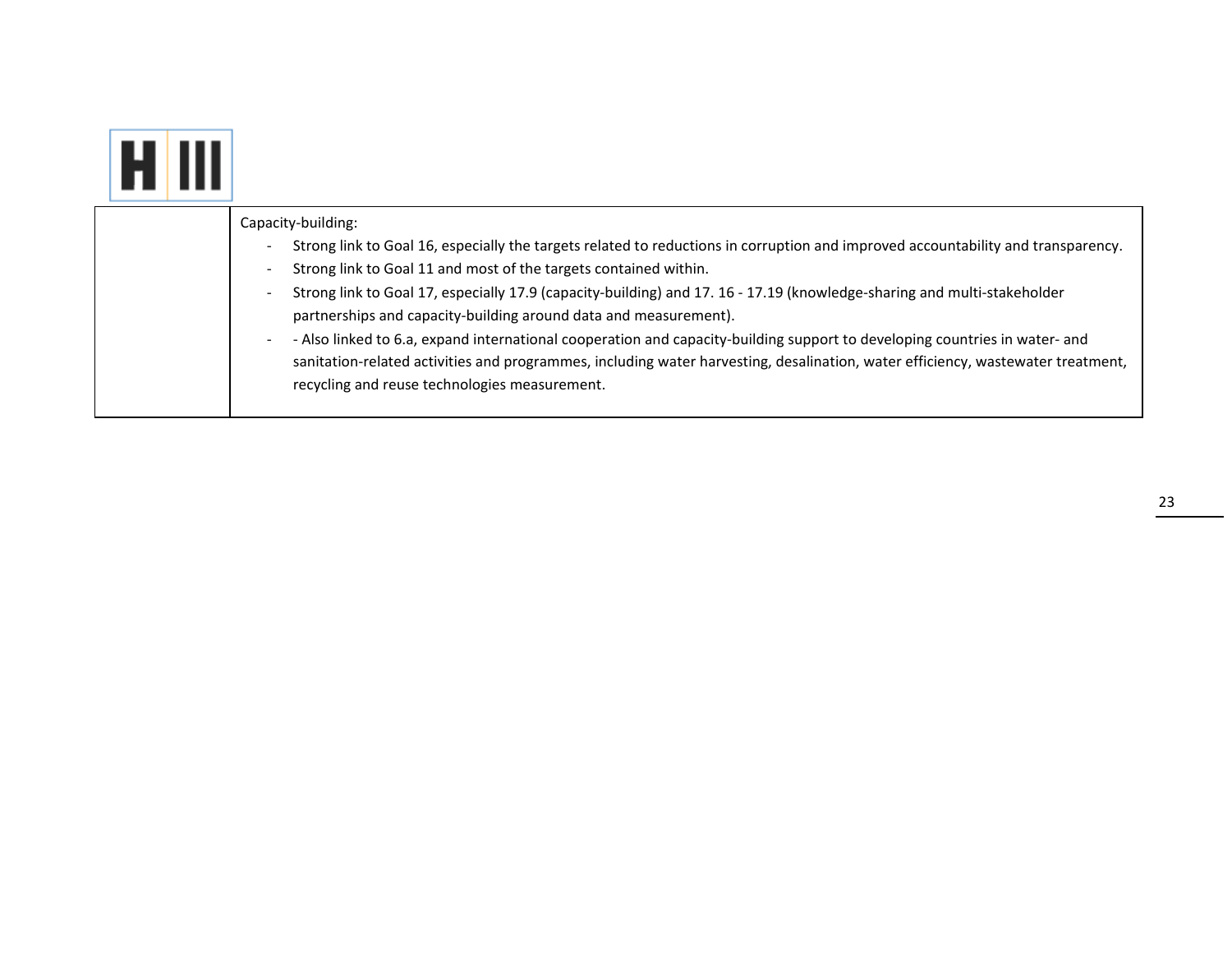

### **Annex 1: Indicative bibliography**

### *General urban governance literature*

Ahrend, R. Farchy E., Kaplanis, I., Lembcke A., 'What Makes Cities More Productive? Evidence on the Role of Urban Governance from Five OECD Countries'*, OECD Regional Development Working Papers*, OECD Publishing, Paris, 2014.

Andersson, M., *Unpacking Metropolitan Governance for Sustainable Development*, Discussion Paper, UN Habitat ‐ GIZ, Bonn & Eschborn (Germany), 2015. Burdett, R., Rode, P., Shankar, P. & Vahidy, S. (editors), *Governing Urban Futures*, LSE Cities, London, 2014.

Clark, G. & Moonen, T., *The Ten Traits of Globally Fluent Metro Areas: The International Edition*, The Brookings Institution, Washington D.C., 2013.

Dunleavy, P. and Margetts, H. *The Second Wave of Digital Era Governance*, American Political Science Association Conference, 2010.

ESPON, Second Tier Cities and Territorial Development in Europe: Performance, Policies and Prospects, Luxembourg: ESPON & European Institute of Urban Affairs, Liverpool John Moores University, 2012.

Evans, B., Joas, M. Sundback, S. and Theobald, K., 'Governing local sustainability', *Journal of Environmental Planning and Management,* 49(6), 849‐867, 2006.

Floater, G, Rode, P., Friedel, B. and Robert, A. Steering Urban Growth: Governance, Policy and Finance. New Climate Economy Cities, Paper 02, London, LSE Cities, London School of Economics and Political Science, 2014.

Hamilton, D.K., *Governing Metropolitan Areas: Growth and Change in <sup>a</sup> Networked Age*, Routledge, New York, 2014.

IOPD (International Observatory on Participatory Democracy), http://www.oidp.net/en/home/ (see "Studies and Research").

Kearns, Ade and Ronan Paddison, 'New challenges for urban governance', *Urban Studies*, 37(5‐6), 845‐850, 2000.

Lorrain, D. (editor), *Governing Megacities in Emerging Countries*, Ashgate, Surrey, 2011.

OECD, *Rural‐Urban Partnerships, an integrated approach to economic development,* OECD Publishing, Paris, 2013.

OECD, *Redefining "Urban", A New Way to Measure Metropolitan Areas*, OECD Publishing, Paris, 2012.

Peters, G.B. and Pierre, J. 'Urban Governance', in: John, P., Mossberger, K., and Clarke, S.E., (editors) *Oxford Handbook of Urban Politics*, Oxford University Press, 2012.

Pierre, J., 'Models of urban governance: the institutional dimension of urban politics.' *Urban Affairs Review*, 34(3), 372‐396, 1999.

Roberts, B.H., *Managing Systems of Secondary Cities*, Cities Alliance, Brussels, 2014.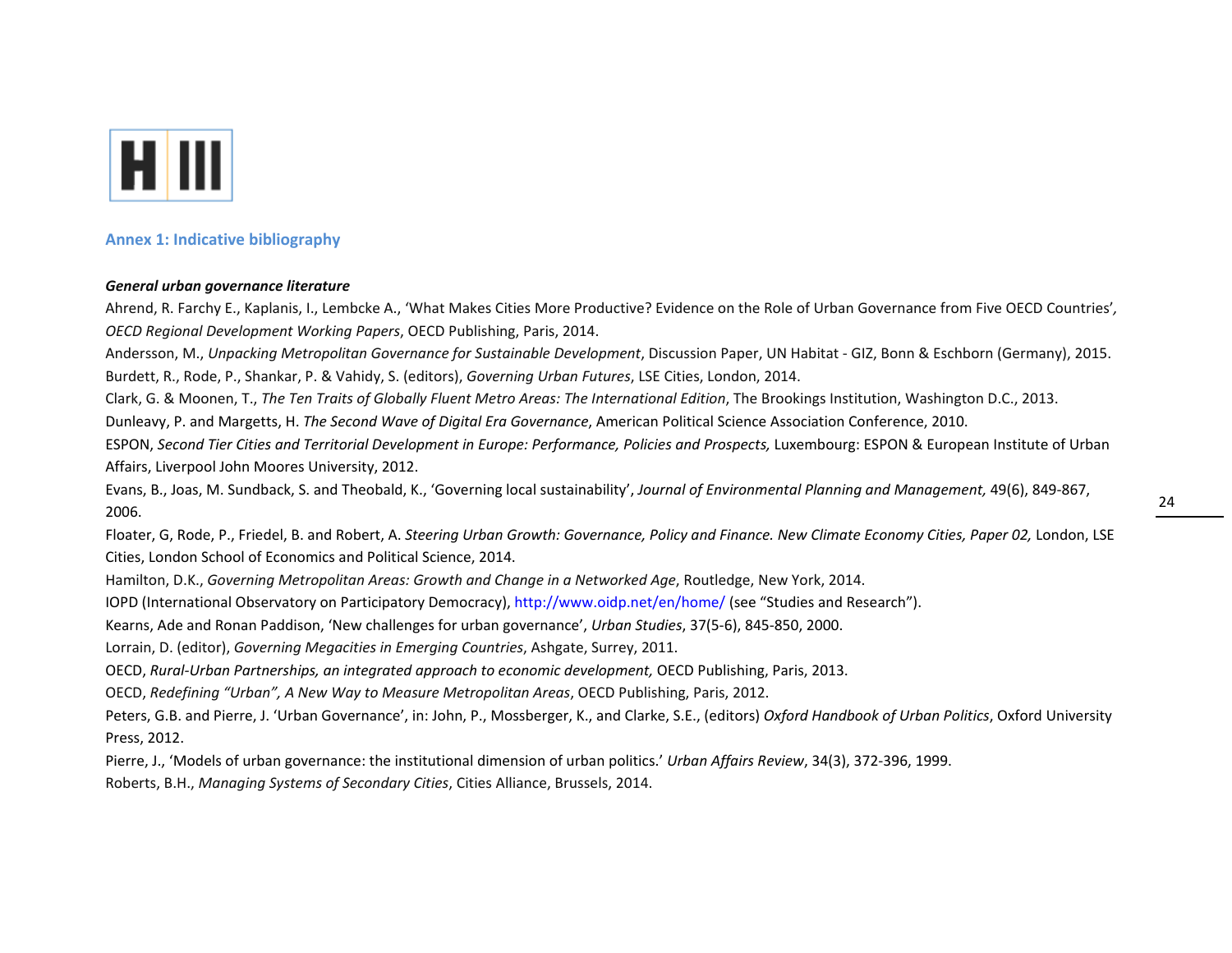

Rode, P., Wagner, J. Brown, R., Chandra, R., Sundaresan, J., Konstantinou, N., Tesfay, N. and Shankar, P. *Integrated City Making. Governance, Planning and Transport. Urban Age Research Report,* London, London School of Economics and Political Science, 2008.

Rydin, Y, *Governing for Sustainable Urban Development*, Earthscan, New York, 2010.

Salet, W. and Savini, F., 'The political governance of urban peripheries', *Environment and Planning C: Government and Policy*, Vol. 33, 448‐456, 2015.

Sorensen, A. and Okata, J. *Megacities: Urban Form, Governance, and Sustainability*, Springer, 2010.

Parnell, S. and Oldfield, S. (editors), *The Routledge Handbook on Cities of the Global South,* Routledge, New York, 2014.

The Global Commission on the Economy and Climate, Better Growth, Better Climate, The New Climate Economy Report, The Synthesis Report, New Climate *Economy*, Washington, 2014.

UCLG, *Basic Services for All in an Urbanizing World*, 3rd Global Report on Local Democracy and Decentralisation, New York, Routledge, 2014.

UCLG*, Intermediary Cities, Building <sup>a</sup> New Urban Agenda,* Barcelona: United Cities and Local Governments, 2014.

UCLG, Local Government Finance: The Challenges of the 21st Century, 2nd Global Report on Decentralisation and Local Democracy, Cheltenham (UK) / Northampton (MA, USA), Edward Elgar, 2015.

World Bank Group*, Metropolitan Governance in Brazil: Inputs for an Agenda and Strategy*, The World Bank, Washington D.C., 2015.

### *Multi‐level governance*

European Commission, *Cities of Tomorrow: Challenges, visions, ways forward*, European Commission, Brussels, 2011.

Curry, D., Network Approaches to Multi-Level Governance. Structures, Relations and Understanding Between Levels, Palgrave Macmillan, 2015.

European Urban Knowledge Network (EUKN), Challenges of Small and Medium-Sized Urban Areas (SMUAS), their Economic Growth Potential and Impact on *Territorial Development in the European Union And Latvia*, EUKN, The Hague, 2015.

Grisel, M. & van de Waart, F. (editors), *Multi‐level Urban Governance or the Art of Working Together*, The Hague, European Urban Knowledge Network, 2011.

Hooghe, L. and Marks, G (a). *Multi‐Level Governance and European Integration*, Lanham, Rowman & Littlefield Publishers, Inc, 2001.

Hooghe, L. and Marks, G. 'Unraveling the Central State, but How? Types of Multi‐level Governance', *American Political Science Review* 97(2), 233‐243, 2003. LISER, *Opportunities of Cross‐border Cooperation between Small and Medium Cities in Europe*, 2015.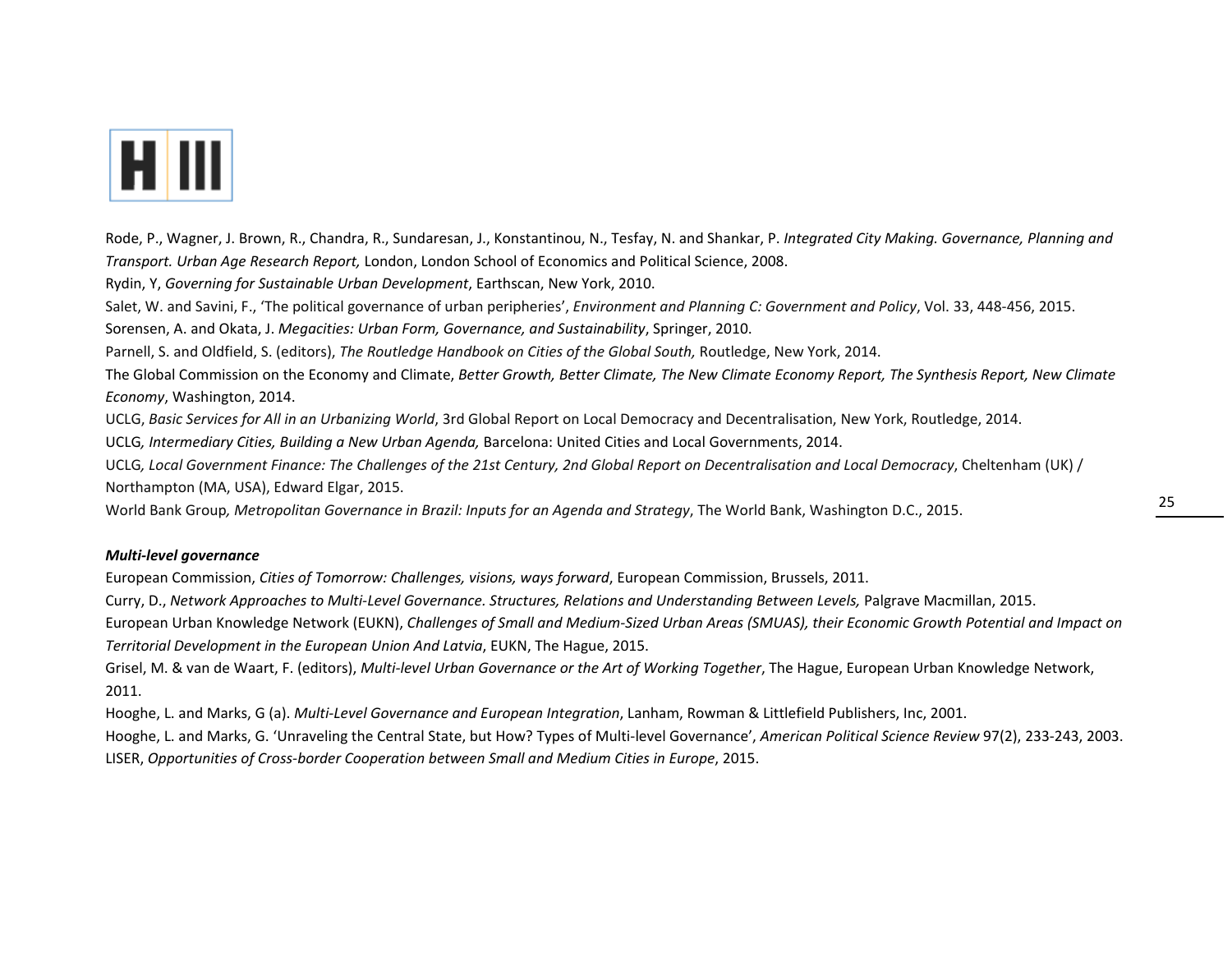

Meuleman, L. and Niestroy, I., 'Common But Differentiated Governance: A Metagovernance Approach to Make the SDGs Work', *Sustainability*, 7, 12295‐ 12321, 2015.

UN ECOSOC Integration Segment, http://www.un.org/en/ecosoc/integration/, 2014.

### *Participation and equity*

Ansell, C. and Gash, A. 'Collaborative Governance in Theory and Practice', *Journal of Public Administration Research* 18, 543‐571, 2012.

Benz, A. and Papadopoulous, Y. (editors). *Governance and Democracy. Comparing national, European and International Experiences,* Routledge, London/New York, 2006.

Boniburini, I., Moretto, L., Smith, H., & Le Maire, J. The right to the city. The city as common good. Between social politics and urban planning. Cahier de La Cambre N.8, 2013, La Lettre volée.

Bradlow, B. 'Quiet Conflict: Institutional Change, Informal Settlement Upgrading, and Formalized Partnerships Between Local Authorities and Urban Social Movements in South Africa', in Herrle, P., Ley, A. & Fokdal, J. (editors) *From Local Action to Global Networks: Housing the Urban Poor,* Ashgate, London, 2015.

Cooke, B. & Kothari, U, 'The Case for Participation as Tyranny'*,* in: Cooke, B. & Kothari, U. (editors) *Participation. The New Tyranny?,* Zed Books, New York, 2001.

Gaventa, J., 'Towards participatory governance: assessing the transformative possibilities', In Hickey, S. and Mohan, G. (editors), *Participation: from Tyranny to Transformation?* Zed Books, London and New York. pp. 25‐41, 2004.

Gurstein, P. & Angeles, L. C., *Learning Civil Societies: Shifting Contexts for Democratic Planning*. University of Toronto Press, Toronto, 2007.

Healey, P., *Collaborative Planning. Shaping Places in Fragmented Societies*, Macmillan, London, 1997.

Healey, P., 'Re‐enchanting democracy as <sup>a</sup> mode of governance', *Critical Policy Studies*, 6 (1), 2012.

Heinelt, H., Getimis, P., Kafkalas, G., Smith, R., And Swyngedouw, E., *Participatory Governance in Multi‐Level Context: Concepts and Experience*. VS Verlag für Sozialwissenschaften, 2002.

Herrle, P., Ley, A., & Fokdal, J. (editors), *From Local Action to Global Networks: Housing the Urban Poor*. Ashgate, London, 2015.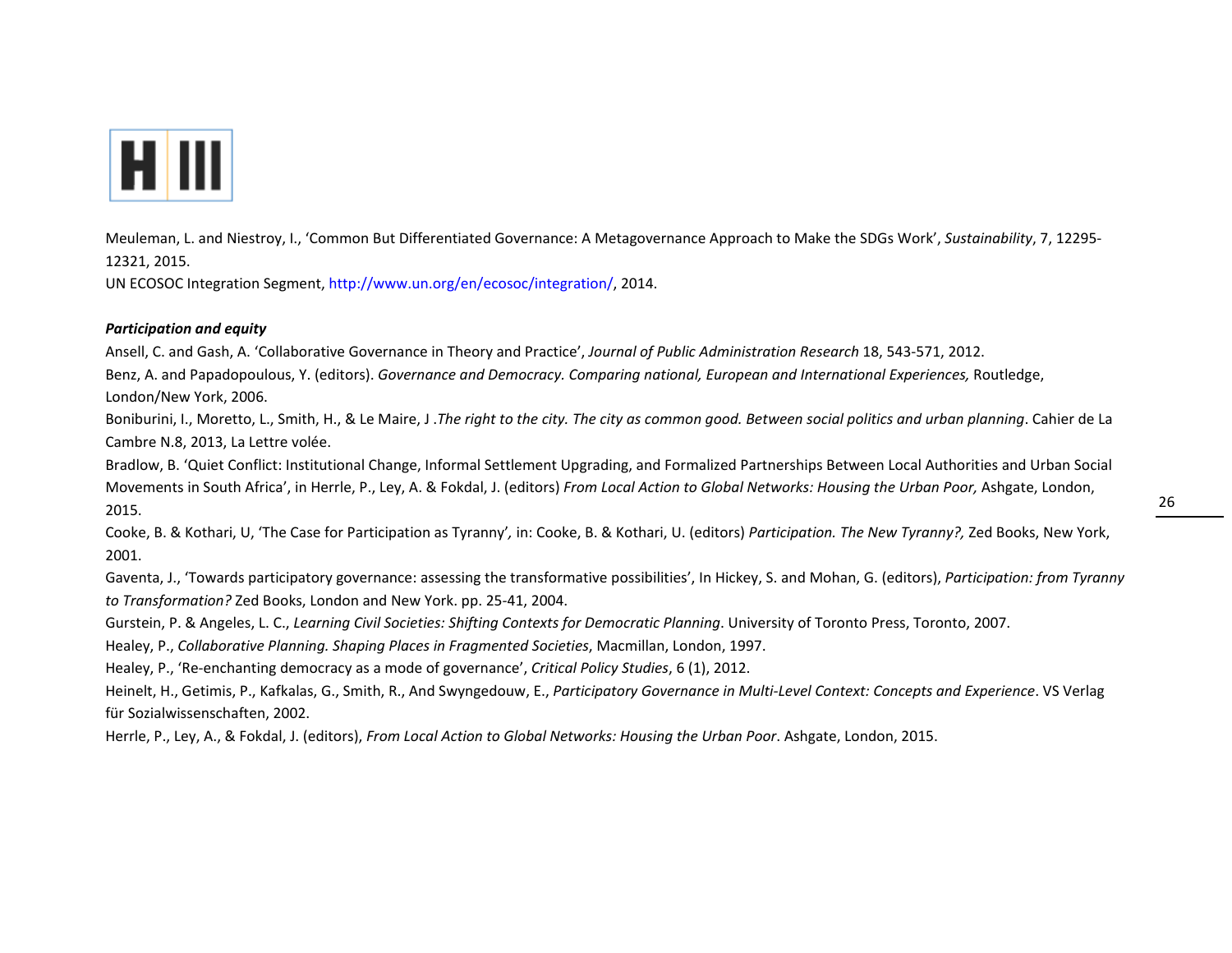

Herrle, P., Fokdal, J., & Ley, A., 'New Urban Players in Africa and Asia: The Role of Grassroots Organizations'', in H. Mieg & K. Töpfer (editors), *Institutional and Social Innovation for Sustainable Urban Development*: New York, Routledge, 2012.

Herrle, P., Ley, A., & Nebel, S., Innovative Measures of Community Based Monitoring as an Instrument for Inclusive Urban Development. Working Paper. GIZ, Eschborn, 2014.

Hickey, S. & Mohan, G. 'Towards participation as transformation: critical themes and challenges', In Hickey, S. and Mohan, G. (editors), *Participation: from Tyranny to Transformation?* Zed Books, London and New York, 3‐24, 2004.

Levitas, R., et al., *The Multi‐dimensional Analysis of Social Exclusion*. Social Exclusion Task Force, Cabinet Office, London, 2007.

Morgaine, K., Kapous‐Desyllas, M. 'Anti‐Oppressive Practice with Communities', in *Anti‐Oppressive Social Work Practice: Putting Theory Into Action*. Sage, 2013.

Mosse, D. ''People's Knowledge', Participation and Patronage: Operations and Representations in Rural Development', in: Cooke, B. & Kothari, U. (editors) *Participation. The New Tyranny?* Zed Books, New York, 2001.

Moulaert, F., Martinelli, F., Swyngedouw, E. & González, S. (editors), *Can Neighbourhoods Save the City? Community Development and Social Innovation*, New York, Routledge, 2010.

Oström, E., 'Crossing the Great Divide: Coproduction, Synergy, and Development', *World Development,* 24, 1073‐1087, 1996.

Westoby, P. And Dowling, G. (2013)., *Theory and Practice of Dialogical Community Development: International Perspective,* Routledge, 2013.

Teschner, K. 'Urban Grassroots Movements and Agencies of Development Cooperation', *in:* Herrle, P., Ley, A. & Fokdal, J. (editors) *From Local Action to Global Networks: Housing the Urban Poor.* Ashgate, London, 125‐142, 2015.

Watson, V., 'Co‐production and collaboration in planning ‐ the difference,' *Planning Theory & Practice*, 15, 62‐76, 2015.

### *Metropolitan governance*

Ahrend, R., Gamper, C. & Schumann, A., 'The OECD Metropolitan Governance Survey: A Quantitative Description of Governance Structures in large Urban Agglomerations', *OECD Regional Development Working Papers*, OECD Publishing, Paris, 2014.

Bahl, R., Linn, J. and Wetzel, D. (editors), Financing Metropolitan Governments in Developing Countries, Lincoln Institute of Land Policy, Cambridge, Massachusetts, 2013.

OECD, *Governing the City*, OECD Publishing, Paris, 2015.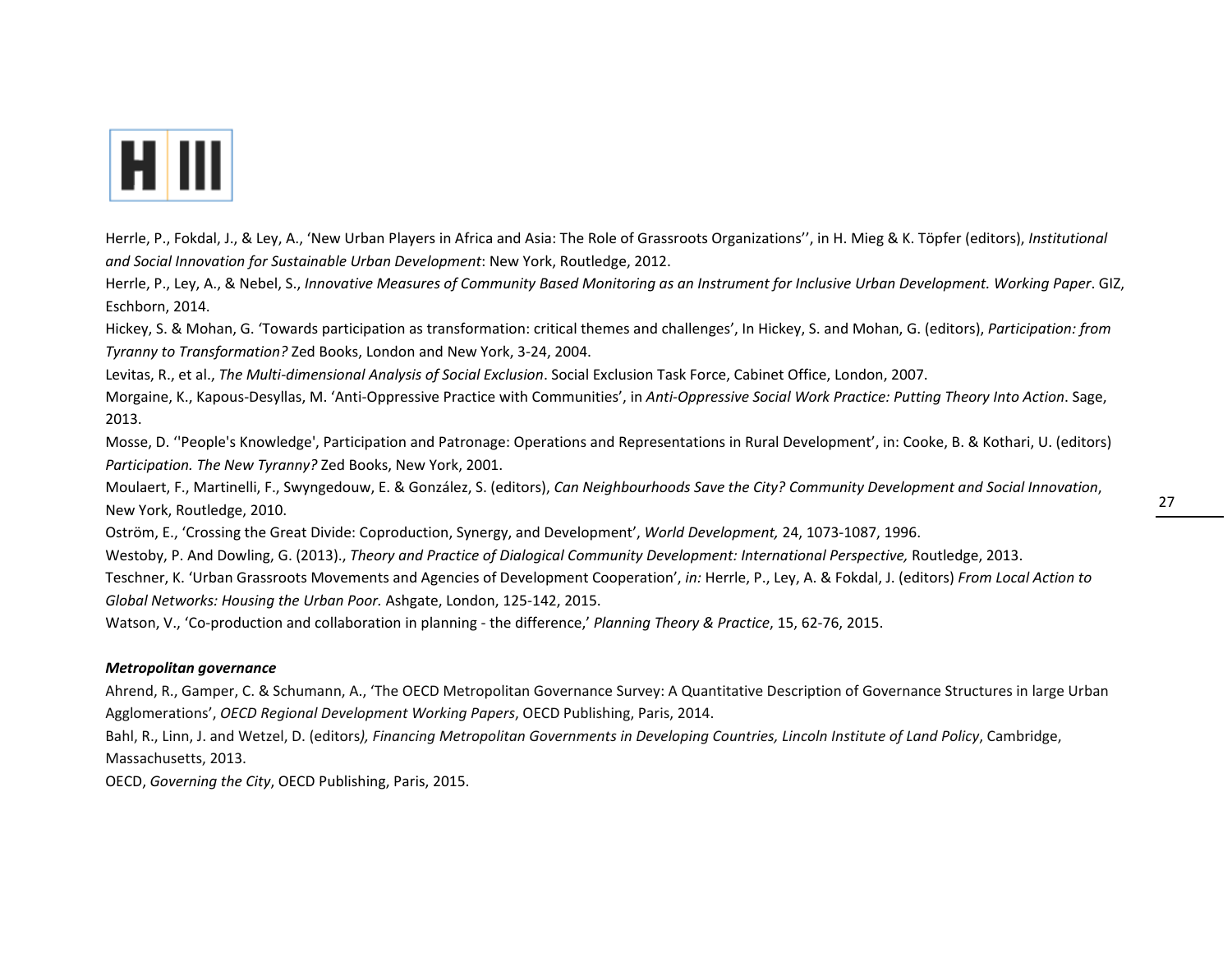

Salet, W., Thornley, A., and Kreukels, A. (2003), Metropolitan Governance and Spatial Planning, Spon Press.

LSE Cities, UN-Habitat, UCLG, The Urban Governance Survey - How Cities are governed. Building a global database for current models of urban governance https://urbangovernance.net/en/, 2015.

van den Berg, L., Braun, E., and van der Meer, J., "The organising capacity of metropolitan regions", *Environment and Planning C: Government and Policy*, 15(3), 253‐272, 1997.

### *Capacity‐building*

Campbell, T, *Beyond Smart Cities: How Cities Network, Learn and Innovate,* Earthscan, New York, 2012.

Farvacque‐Vitkovic, C. & Kopanyi, M. (editors), *Municipal Finances: A Handbook for Local Governments*, The World Bank, Washington D.C., 2014. Lovegrove, N. and Thomas, M. 'Triple‐Strength Leadership', *Harvard Business Review,* September, 2013, https://hbr.org/2013/09/triple‐strength‐ leadership/ar/1

LSE Cities*, The Urban Age,* 2015 https://urbanage.lsecities.net/, (see "Governance").

UCLG*, Decentralisation and Local Democracy in the World, First Global Report,* Washington (USA), World Bank, 2008.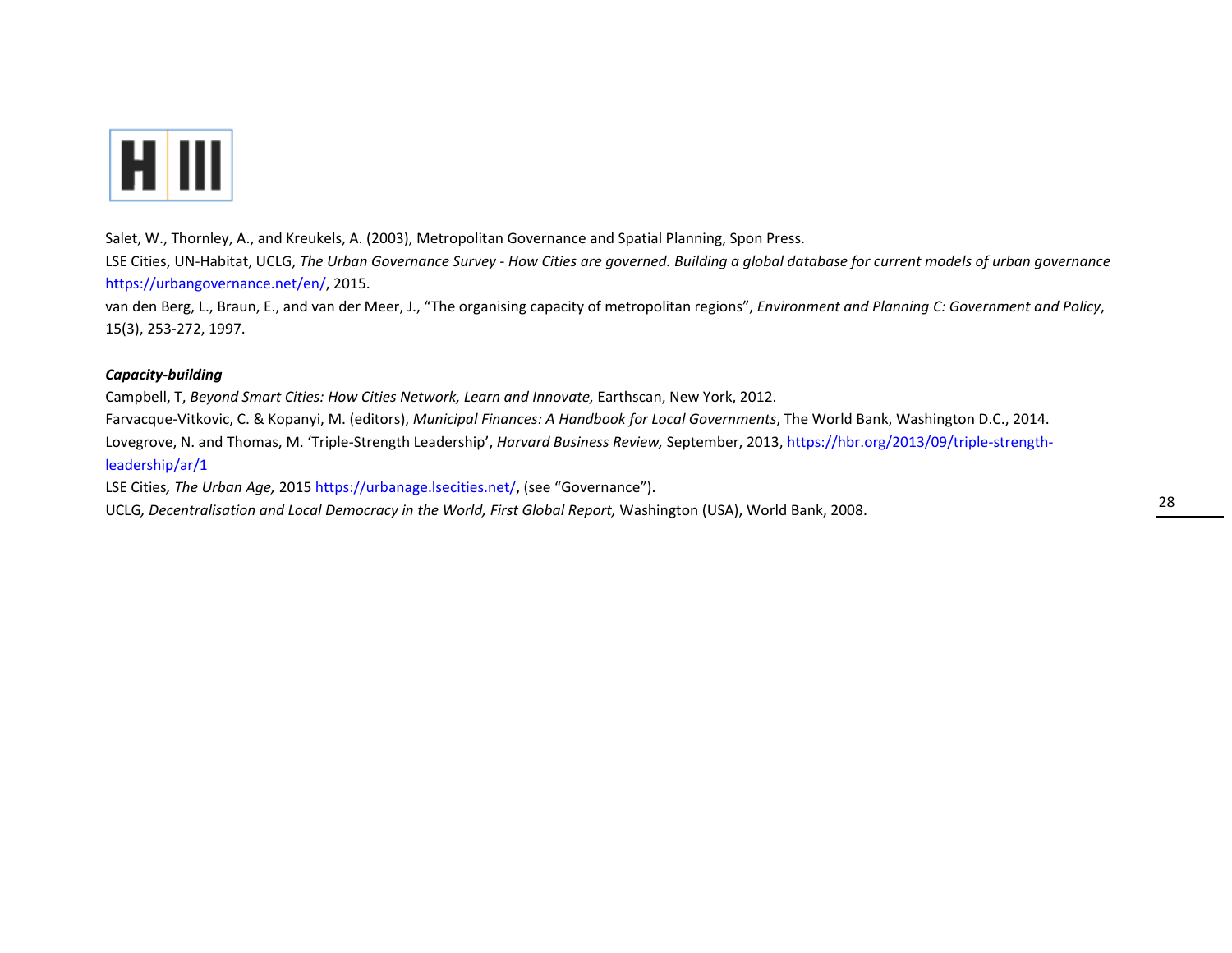

### **Annex 2: List of examples, projects and practices**

### *Multi‐level governance*

- ‐ Urban deltas: Ciliwung and Mahakam (Indonesia), Mekong (Viet Nam), Rhine‐Meuse (The Netherlands), Nile (Egypt), Pantanal (Brazil), Ganges‐ Brahmaputra (Bangladesh).
- Cooperation between metropolises and peripheral cities: Amsterdam responsible capital (national and international cooperation).
- ‐Cross‐border cooperation: Vienna‐Bratislava‐Brno‐Györ, Hong Kong‐Shenzhen, Brazzaville‐Kinshassa, San Diego‐Tijuana.
- ‐Territorial contracts (Poland, France).

### *Participation and equity*

- Participatory Budgeting in Porto Alegre.
- ‐City Mine(d), Brussels, <sup>a</sup> multi‐local organisation, which promotes self‐determined projects in public and semi‐public urban spaces.
- Vancouver, <sup>a</sup> set of city‐wide participatory design guidelines.
- ‐The Right to the City‐New York policy platform.
- Abahlali base Mjondolo, South Africa slum dweller movement.
- ‐Participatory Rural Appraisal in Gambia and Nepal.
- Law no. 69 of December 27, 2007 on citizen participation in policy decision making, Tuscany Region, Italy.
- ‐Municipal Forums and Social Tenure Model in Uganda.
- Social Cohesion and Equity ‐ Livable cities (various countries in Latin America).
- ‐City wide data collection "knowing your city".
- Community Organization Development Institute (CODI), Thailand.
- ‐- School of Women Leaders on Secure Tenure, Bolivia.
- ‐Asian Coalition for community Action Program (ACCA).
- ‐'Building capacity for the urban poor for inclusive urban development' in Ghana.